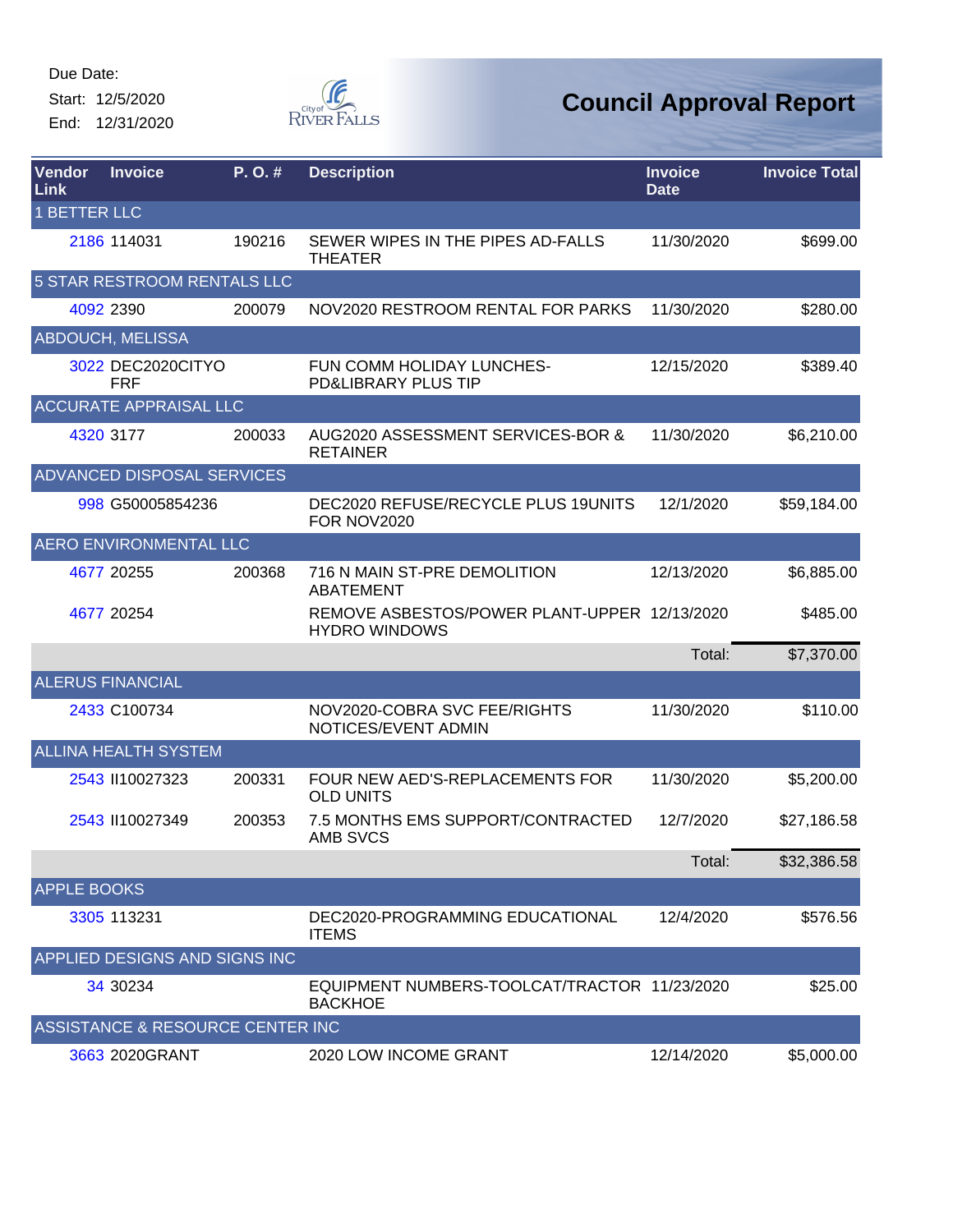Start: 12/5/2020 End: 12/31/2020



| <b>Vendor</b><br>Link     | <b>Invoice</b>                       | P. O. # | <b>Description</b>                                          | <b>Invoice</b><br><b>Date</b> | <b>Invoice Total</b> |
|---------------------------|--------------------------------------|---------|-------------------------------------------------------------|-------------------------------|----------------------|
|                           | <b>AT&amp;T MONTHLY BILLS</b>        |         |                                                             |                               |                      |
|                           | 1032 715426139312                    |         | FINAL BILL-PD INTOXILYZER-CONVERTED<br><b>TO CENTREX</b>    | 12/4/2020                     | \$28.87              |
|                           | 1032 715426043812                    |         | FINAL BILL-LIBRARY ELEVATOR-<br><b>CONVERTED TO CENTREX</b> | 12/15/2020                    | \$28.58              |
|                           |                                      |         |                                                             | Total:                        | \$57.45              |
|                           | <b>AXON ENTERPRISES INC</b>          |         |                                                             |                               |                      |
|                           | 1494 SI-1697349                      | 200355  | <b>FLEET 2 VIEW XL VEHICLE</b><br>LICENSE/EVIDENCE.COM      | 11/30/2020                    | \$2,340.00           |
|                           | <b>AYRES ASSOCIATES</b>              |         |                                                             |                               |                      |
|                           | 43 190034                            | 200165  | THRU 12/5/20-YR2 FERC DISSOLVED<br><b>OXYGEN/TEMP STUDY</b> | 12/18/2020                    | \$1,207.58           |
|                           | 43 190064                            | 200316  | THRU 12-12-20/POWELL FALLS DAM<br><b>SAFETY INSPECTION</b>  | 12/21/2020                    | \$3,100.00           |
|                           |                                      |         |                                                             | Total:                        | \$4,307.58           |
| <b>BAKER &amp; TAYLOR</b> |                                      |         |                                                             |                               |                      |
|                           | 414 2035633729                       |         | NOV2020-25 BOOKS PURCHASED                                  | 11/19/2020                    | \$319.64             |
|                           | 414 2035643628                       |         | NOV2020-LIBRARY-55 BOOKS PURCHASED                          | 11/30/2020                    | \$797.78             |
|                           | 414 NS20110221                       |         | 2021 TS360 REVIEWS/ADDITIONAL<br>USERS/ADMIN/GRID           | 12/1/2020                     | \$595.00             |
|                           | 414 2035654100                       |         | DEC2020-19 BOOKS PURCHASED                                  | 12/3/2020                     | \$259.01             |
|                           | 414 2035669225                       |         | DEC2020-20 BOOKS PURCHASED                                  | 12/11/2020                    | \$273.67             |
|                           |                                      |         |                                                             | Total:                        | \$2,245.10           |
| <b>BAKKE NORMAN</b>       |                                      |         |                                                             |                               |                      |
|                           | 1716 NOV2020                         | 200051  | NOV2020 PROSECUTION SERVICES                                | 12/18/2020                    | \$2,000.00           |
|                           | 1716 NOV2020APPE<br><b>ALS</b>       |         | NOV2020-DAVID ST MARTIN APPEAL                              | 12/18/2020                    | \$129.50             |
|                           |                                      |         |                                                             | Total:                        | \$2,129.50           |
|                           | BETTENDORF TRANSFER & EXCAVATING INC |         |                                                             |                               |                      |
|                           | 51 9663                              |         | NOV2020-WATER MAIN REPAIR/BROADWAY 11/30/2020<br><b>ST</b>  |                               | \$2,280.00           |
|                           | <b>BJORK JEFFREY D</b>               |         |                                                             |                               |                      |
|                           | 2047 2020HPCBOAR<br><b>DPAY</b>      |         | 2020 HPC BOARD PAY - 3 MEETINGS                             | 12/1/2020                     | \$150.00             |
| <b>BOND, ANGIE</b>        |                                      |         |                                                             |                               |                      |
|                           | 1072 DEC2020                         |         | 2ND HALF-FALL SEMESTER TUITION<br><b>REIMBURSEMENT</b>      | 12/28/2020                    | \$1,116.55           |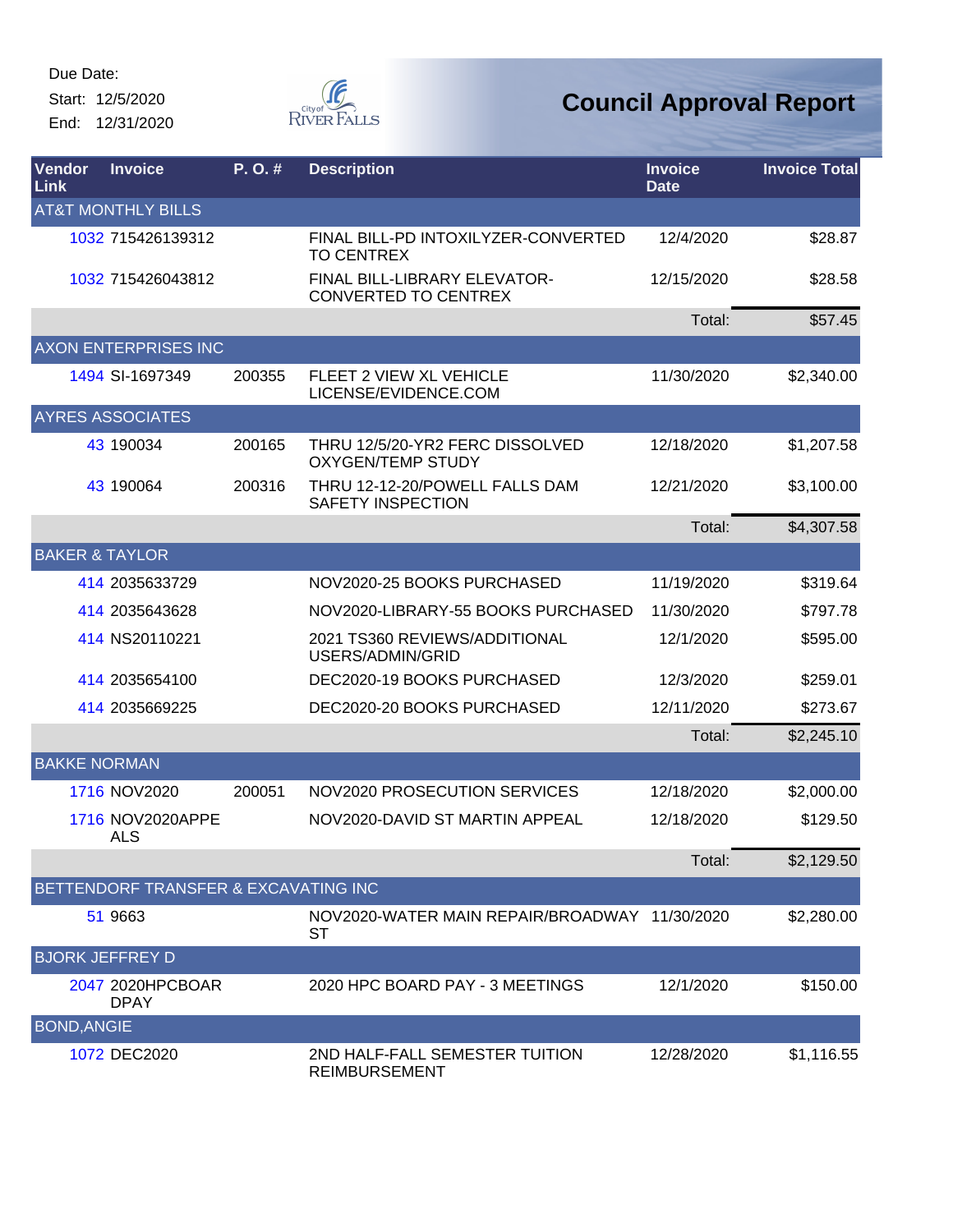Start: 12/5/2020 End: 12/31/2020



| <b>Vendor</b><br><b>Link</b> | <b>Invoice</b>                              | P. O. # | <b>Description</b>                                  | <b>Invoice</b><br><b>Date</b> | <b>Invoice Total</b> |
|------------------------------|---------------------------------------------|---------|-----------------------------------------------------|-------------------------------|----------------------|
|                              | BORDER STATES INDUSTRIES, INC.              |         |                                                     |                               |                      |
|                              | 57 921152146                                | 200305  | 200 1H TAP CONNECTORS-MINOR<br><b>MATERIAL</b>      | 12/2/2020                     | \$76.00              |
|                              | 57 921152147                                | 200333  | 50 FUSE LINKS-MINOR MATERIAL                        | 12/2/2020                     | \$183.59             |
|                              |                                             |         |                                                     | Total:                        | \$259.59             |
| <b>BREEN, JOYCE</b>          |                                             |         |                                                     |                               |                      |
|                              | 1374 2020BOARDPA<br>Y                       |         | 2020 LIBRARY BOARD PAY-11 MEETINGS                  | 12/1/2020                     | \$550.00             |
|                              | <b>BROWN, ANDREW</b>                        |         |                                                     |                               |                      |
|                              | 1395 2020 BOARD<br><b>PAY</b>               |         | 2020 BOARD OF APPEALS BOARD PAY-1<br><b>MEETING</b> | 12/1/2020                     | \$50.00              |
|                              | <b>BUG BUSTERS INC</b>                      |         |                                                     |                               |                      |
|                              | 2571 233509                                 |         | AUG2020 MICE CONTROL SERVICE - AMB<br><b>BLDG</b>   | 11/30/2020                    | \$96.00              |
|                              | 2571 228658                                 |         | MAY2020 MICE CONTROL SERVICE-AMB<br><b>BLDG</b>     | 11/30/2020                    | \$96.00              |
|                              | 2571 224729                                 |         | FEB2020 MICE CONTROL SERVICE - AMB<br><b>BLDG</b>   | 11/30/2020                    | \$96.00              |
|                              | 2571 227517                                 |         | APRIL2020-BED BUG INSPECTION-AMB<br><b>BLDG</b>     | 11/30/2020                    | \$81.00              |
|                              |                                             |         |                                                     | Total:                        | \$369.00             |
|                              | CEDAR SPECIALISTS & BEST PAINTING INC       |         |                                                     |                               |                      |
|                              | 2521 1950                                   | 200290  | EXTERIOR PAINTING-AMB HOUSE-409 N<br>2ND ST         | 12/5/2020                     | \$6,650.00           |
|                              | <b>CENGAGE LEARNING</b>                     |         |                                                     |                               |                      |
|                              | 123 72693242                                |         | DEC2020-7 BOOKS PURCHASED                           | 12/2/2020                     | \$214.33             |
|                              | 123 72715619                                |         | DEC2020-CHRISTIAN FICTION PLAN-3<br><b>BOOKS</b>    | 12/8/2020                     | \$74.22              |
|                              |                                             |         |                                                     | Total:                        | \$288.55             |
| <b>CENTURYLINK</b>           |                                             |         |                                                     |                               |                      |
|                              | 1796 180326713                              |         | NOV2020-OUTGOING LONG DISTANCE FAX<br><b>LINES</b>  | 11/30/2020                    | \$3.01               |
|                              | COMPUTER INTEGRATION TECHNOLOGY             |         |                                                     |                               |                      |
|                              | 379 119699                                  | 200344  | Warranty Support Renewal - 4 Host Servers           | 12/10/2020                    | \$6,277.60           |
|                              | <b>CONNOLLY TROY</b>                        |         |                                                     |                               |                      |
|                              | 2053 2020SAFETYFO<br><b>OTWEAR</b>          |         | 2020 SAFETY FOOTWEAR<br><b>REIMBURSEMENT</b>        | 12/27/2020                    | \$150.00             |
|                              | <b>COUNTY-WIDE EXTINGUISHER SERVICE INC</b> |         |                                                     |                               |                      |
|                              | 854 11887                                   | 200361  | ANNUAL FIRE EXT MAINTENANCE                         | 12/14/2020                    | \$1,412.50           |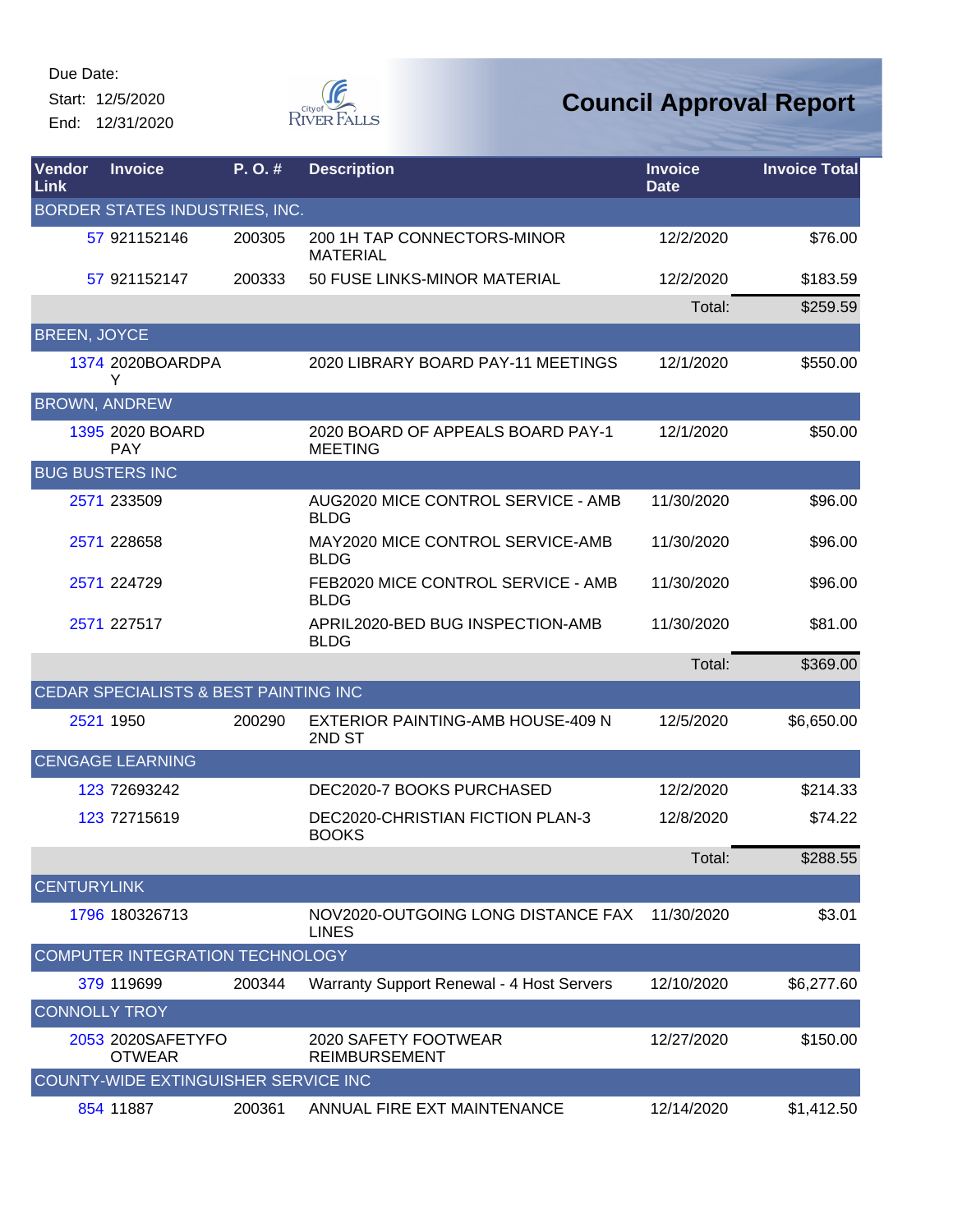Start: 12/5/2020 End: 12/31/2020



| Vendor<br>Link   | <b>Invoice</b>             | P. O. # | <b>Description</b>                                         | <b>Invoice</b><br><b>Date</b> | <b>Invoice Total</b> |
|------------------|----------------------------|---------|------------------------------------------------------------|-------------------------------|----------------------|
|                  | DELL CONSTRUCTION CO INC   |         |                                                            |                               |                      |
|                  | 4487 NOV2020               | 200200  | NOV2020-RFPD REMODEL AND ADDITION                          | 12/1/2020                     | \$429,164.40         |
| <b>DEMCO INC</b> |                            |         |                                                            |                               |                      |
|                  | 577 6879760                |         | DEC2020-FIVE CARTONS-BOOK JACKET<br><b>COVERS</b>          | 12/3/2020                     | \$211.85             |
| DONATH, GARY A   |                            |         |                                                            |                               |                      |
|                  | 1066 2020BOARDPA<br>Y      |         | 2020 POLICE/FIRE COMMISSION BOARD<br><b>PAY-2 MEETINGS</b> | 12/1/2020                     | \$100.00             |
| <b>EBSCO</b>     |                            |         |                                                            |                               |                      |
|                  | 853 2102411                |         | PERIODICAL RATE ADJUSTMENTS                                | 12/13/2020                    | \$42.90              |
| <b>EFTPS</b>     |                            |         |                                                            |                               |                      |
|                  | 7 64786                    |         | Payroll Period 11/30/2020 - 12/13/2020                     | 12/18/2020                    | \$73,116.07          |
|                  | <b>ENTERPRISE FM TRUST</b> |         |                                                            |                               |                      |
|                  | 456 FBN4097343             | 200026  | DEC20 MOTOR POOL/BLDG INSP                                 | 12/1/2020                     | \$1,896.78           |
|                  | <b>ENVISIONWARE INC</b>    |         |                                                            |                               |                      |
|                  | 4027 INV-US-50303          |         | LIBRARY-ENVISIONWARE PROFESSIONAL<br>SVCS-2HRS             | 11/30/2020                    | \$300.00             |
|                  | EO JOHNSON CO. INC         |         |                                                            |                               |                      |
|                  | 98 INV857743               |         | POLICE DEPT-REMOVE M2200 COPY<br><b>MACHINE</b>            | 11/30/2020                    | \$150.00             |
|                  | 98 28357873                |         | DEC2020-LIBRARY RICOH COPIER BASE<br><b>PYMT</b>           | 12/1/2020                     | \$115.00             |
|                  | 98 INV858706               |         | FINAL CONTRACT OVERAGE CHGS-RICOH<br><b>COPIER</b>         | 12/1/2020                     | \$34.65              |
|                  |                            |         |                                                            | Total:                        | \$299.65             |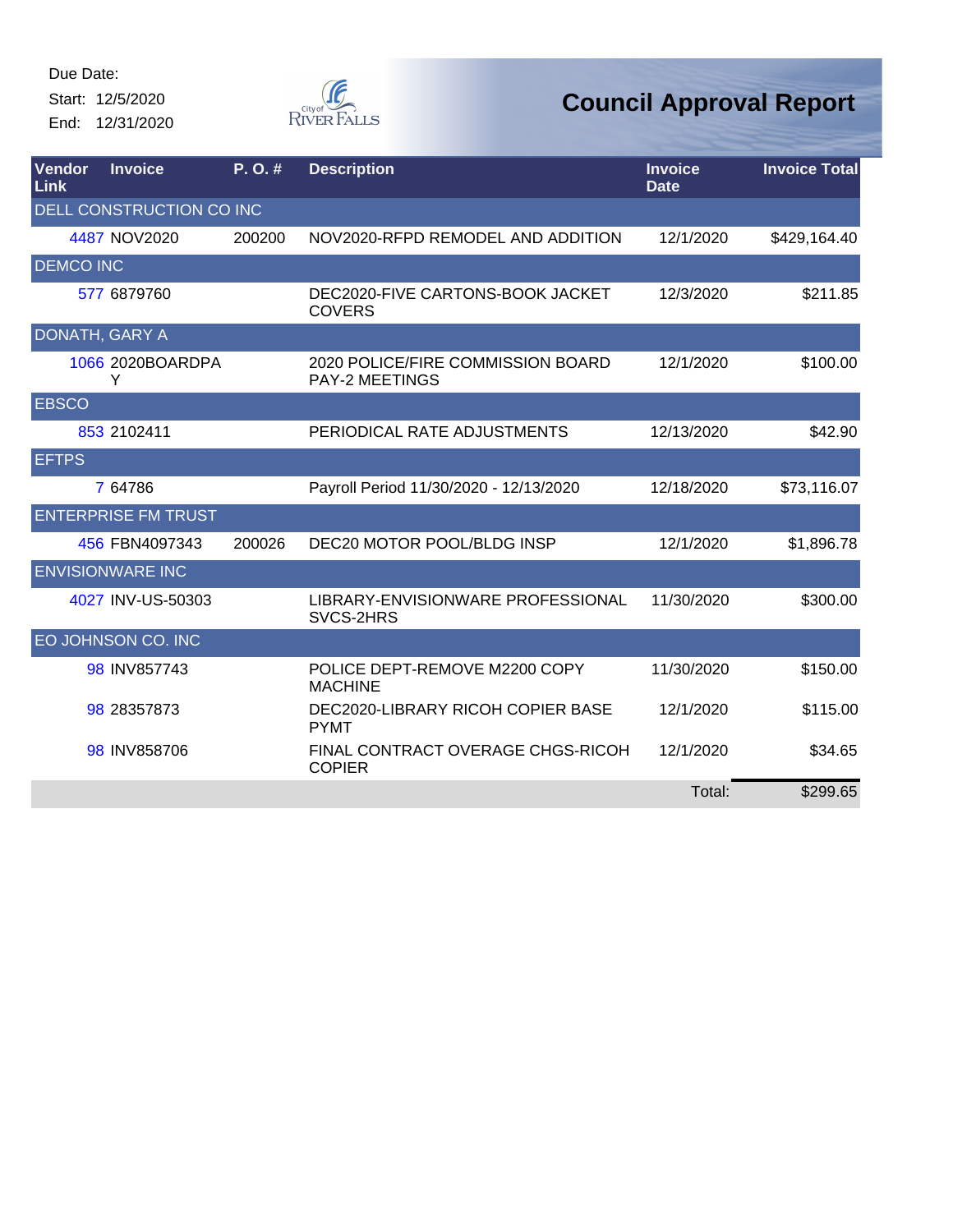Start: 12/5/2020 End: 12/31/2020



| Vendor<br>Link        | <b>Invoice</b>                         | P. O. # | <b>Description</b>                                         | <b>Invoice</b><br><b>Date</b> | <b>Invoice Total</b> |
|-----------------------|----------------------------------------|---------|------------------------------------------------------------|-------------------------------|----------------------|
|                       | <b>EXPRESS PERSONNEL SERVICES</b>      |         |                                                            |                               |                      |
|                       | 109 24717748                           | 200346  | WKEND 11/29 - T.WILLIAMS-20HRS-TEMP<br><b>PARK MAINT</b>   | 11/30/2020                    | \$397.60             |
|                       | 109 24656200                           |         | WKEND11/15-J.HAYES-25HRS-COMM<br><b>INTERN</b>             | 11/30/2020                    | \$547.50             |
|                       | 109 24684947                           |         | WKEND11/22-J.HAYES-25HRS-COMM<br><b>INTERN</b>             | 11/30/2020                    | \$547.50             |
|                       | 109 24717746                           |         | WKEND11/29-J.HAYES-24HRS-COMM<br><b>INTERN</b>             | 11/30/2020                    | \$525.60             |
|                       | 109 24742847                           | 200346  | WKEND12/6-T.WILLIAMS-28.25HRS-PARK<br><b>MAINT</b>         | 12/8/2020                     | \$561.61             |
|                       | 109 24771867                           |         | WKEND 12/13/20-J.HAYES-37HRS-COMM<br><b>INTERN</b>         | 12/15/2020                    | \$810.30             |
|                       | 109 24771869                           | 200346  | WKEND 12/13/20-T.WILLIAMS-36.25HRS-<br><b>PARK MAINT</b>   | 12/15/2020                    | \$720.65             |
|                       | 109 24803407                           | 200346  | WKEND 12/20/20 - T.WILLIAMS-31.50HRS-<br><b>PARK MAINT</b> | 12/21/2020                    | \$626.22             |
|                       |                                        |         |                                                            | Total:                        | \$4,736.98           |
|                       | <b>FERGUSON, REBECCA</b>               |         |                                                            |                               |                      |
|                       | 2049 2020BOARDPA<br>Y                  |         | 2020 LIBRARY BOARD PAY-12<br>MEETINGS/CHAIRPERSON          | 12/1/2020                     | \$720.00             |
|                       | FIRST NATIONAL BANK - RF SECTION 125   |         |                                                            |                               |                      |
|                       | 6 64785                                |         | Payroll Period 11/30/2020 - 12/13/2020                     | 12/18/2020                    | \$4,001.24           |
|                       | FIRST NATIONAL BANK OF RIVER FALLS INC |         |                                                            |                               |                      |
|                       | 115 DEC2020-<br>LOANXXXX491<br>4       |         | DEC2020-PW EQUIP/TRAIL/LIBRARY LOAN<br><b>PYMT</b>         | 12/10/2020                    | \$57,718.98          |
|                       | FORUM COMMUNICATION CO                 |         |                                                            |                               |                      |
|                       | 234 CL01767221                         |         | NOV2020-NOTICE OF SPRING ELECITON-<br>PAPER NOTICE         | 11/19/2020                    | \$82.80              |
|                       | 234 CL01767630                         |         | DEC2020-COMMON COUNCIL<br>PROCEEDINGS-PAPER NOTICE         | 12/3/2020                     | \$289.34             |
|                       | 234 CL01767629                         |         | DEC2020-COMMON COUNCIL AGENDA-<br><b>NEWSPAPER NOTICE</b>  | 12/3/2020                     | \$50.32              |
|                       | 234 CL01767795                         |         | DEC2020-JOINT REVIEW BOARD MTG                             | 12/10/2020                    | \$34.60              |
|                       |                                        |         |                                                            | Total:                        | \$457.06             |
| <b>FRIEDE, PAMELA</b> |                                        |         |                                                            |                               |                      |
|                       | 1616 2020HPCBOAR<br><b>DPAY</b>        |         | 2020 HPC BOARD PAY - 3 MEETINGS                            | 12/1/2020                     | \$150.00             |
| <b>GARRETT LEIS</b>   |                                        |         |                                                            |                               |                      |
|                       | 3071 2020SAFETYFO<br><b>OTWEAR</b>     |         | 2020 SAFETY FOOTWEAR<br><b>REIMBURSEMENT</b>               | 11/30/2020                    | \$150.00             |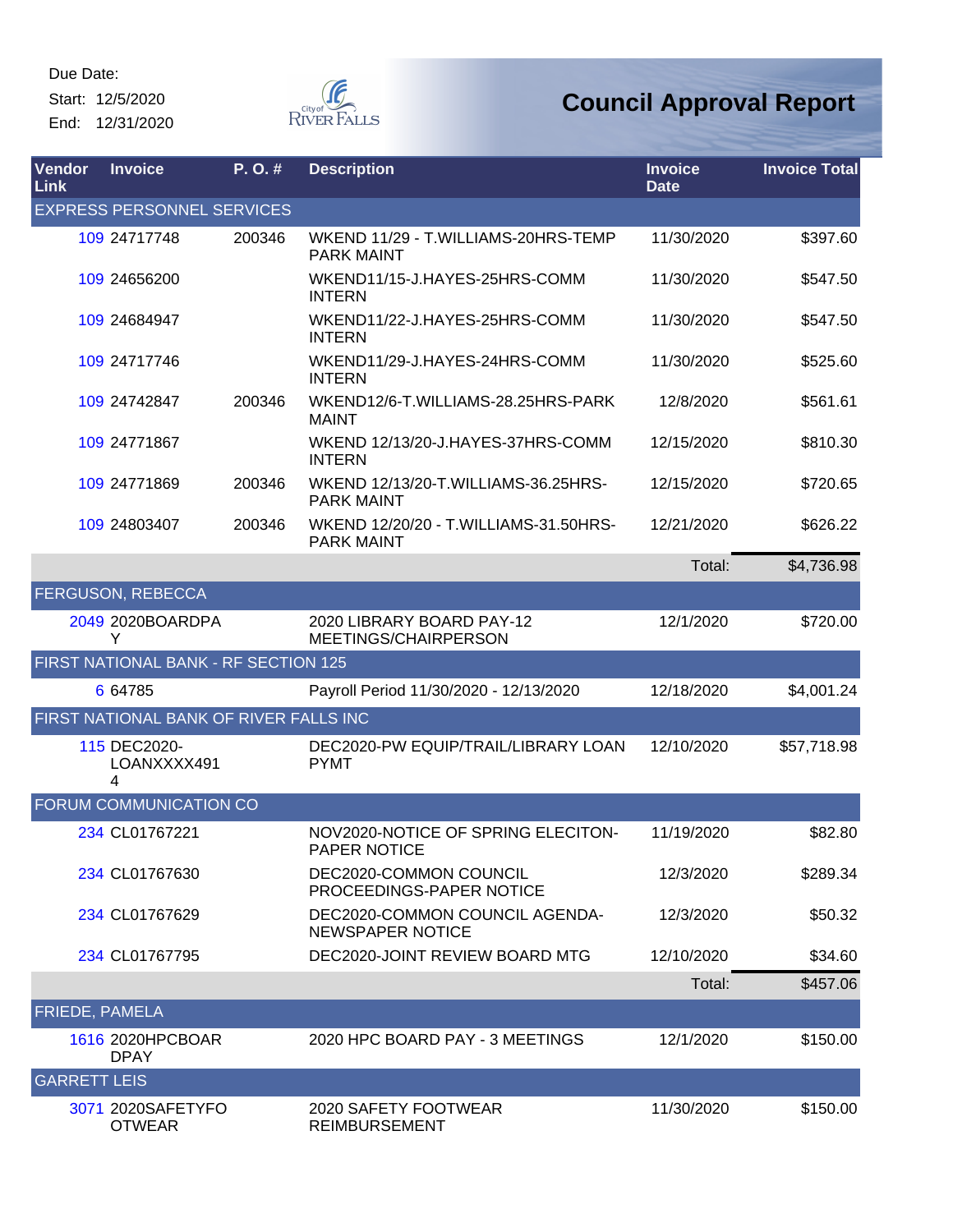Start: 12/5/2020 End: 12/31/2020



| Vendor<br>Link       | <b>Invoice</b>                       | P.O.#  | <b>Description</b>                                                | <b>Invoice</b><br><b>Date</b> | <b>Invoice Total</b> |
|----------------------|--------------------------------------|--------|-------------------------------------------------------------------|-------------------------------|----------------------|
|                      | <b>GENERAL COMMUNICATIONS INC</b>    |        |                                                                   |                               |                      |
|                      | 126 288494                           | 200334 | POLICE DEPT-RELOCATE REPEATER TO<br><b>SCC TOWER</b>              | 11/30/2020                    | \$1,108.26           |
|                      | <b>GENERAL SPRINKLER CORPORATION</b> |        |                                                                   |                               |                      |
|                      | 1147 34975                           | 200340 | ANNUAL FIRE SPRINKLER SYSTEM-<br>WET/DRY/BACKFLOW                 | 12/1/2020                     | \$1,590.00           |
| <b>GRACE PAULSON</b> |                                      |        |                                                                   |                               |                      |
|                      | 937 DEC2020                          |        | DEC2020-SOLAR REFUND-ACCT#5856-00                                 | 12/27/2020                    | \$33.38              |
|                      | <b>GRAPHIC DESIGN INC</b>            |        |                                                                   |                               |                      |
|                      | 598 QB36508                          | 200066 | DEC2020-CITYNEWSLETTER/POSTAGE                                    | 12/1/2020                     | \$5,504.89           |
|                      | <b>GUARDIAN SUPPLY LLC</b>           |        |                                                                   |                               |                      |
|                      | 4255 7755                            |        | POLICE DEPT-BOOTS-M.KENNETT-<br><b>UNIFORM</b>                    | 12/1/2020                     | \$139.99             |
|                      | 4255 7899                            |        | POLICE DEPT-LONG SLEEVE SHIRT-PATROL 12/14/2020<br><b>UNIFORM</b> |                               | \$113.98             |
|                      |                                      |        |                                                                   | Total:                        | \$253.97             |
|                      | GULF SOUTH RESEARCH CORPORATION      |        |                                                                   |                               |                      |
|                      | 4619 13611                           | 200323 | NOV2020 SVCS-HYDRO RIVERINE SURVEY<br><b>REPORT</b>               | 11/30/2020                    | \$10,314.00          |
|                      | HAAS AND SONS, INC                   |        |                                                                   |                               |                      |
|                      | 3973 FINAL-PAY6                      | 190146 | NOV2020-GLEN PARK SITE IMPROVEMENTS 11/30/2020                    |                               | \$93,928.29          |
| HANSON, GRANT        |                                      |        |                                                                   |                               |                      |
|                      | 1396 2020BOARDPA<br>Y                |        | 2020 POLICE/FIRE COMMISSION BOARD<br><b>PAY-3 MEETINGS</b>        | 12/1/2020                     | \$150.00             |
|                      | <b>HORVATH, GARETH</b>               |        |                                                                   |                               |                      |
|                      | 865 2020BOARDPA<br>Y                 |        | 2020 BOARD OF APPEALS BOARD PAY-2<br><b>MEETINGS</b>              | 12/1/2020                     | \$100.00             |
|                      | HUEBSCH LAUNDRY COMPANY              |        |                                                                   |                               |                      |
|                      | 146 20041424                         | 200067 | WK 11/4-WASTE WATER PLANT MAT<br><b>SERVICE</b>                   | 11/4/2020                     | \$49.51              |
|                      | 146 20041422                         | 200067 | 11/4/20 CITY HALL MAT SERVICE                                     | 11/4/2020                     | \$58.76              |
|                      | 146 20041410                         | 200067 | 11/4/20 POLICE DEPT MAT SERVICE                                   | 11/4/2020                     | \$61.54              |
|                      | 146 20041417                         | 200067 | 11/4/20 PW BLDG MAT SERVICE                                       | 11/4/2020                     | \$43.06              |
|                      | 146 20042786                         | 200067 | 11/11/20 LIBRARY MAT SERVICE                                      | 11/11/2020                    | \$69.23              |
|                      | 146 20044130                         | 200067 | 11/18/20 POLICE DEPT MAT SERVICE                                  | 11/18/2020                    | \$46.72              |
|                      | 146 20044134                         | 200067 | 11/18/2020 PW BLDG MAT SERVICE                                    | 11/18/2020                    | \$43.06              |
|                      | 146 20045499                         | 200067 | 11/25/20 LIBRARY MAT SERVICE                                      | 11/25/2020                    | \$86.33              |
|                      | 146 10075600                         | 200043 | 12/2 PW UNIFORMS                                                  | 12/2/2020                     | \$110.72             |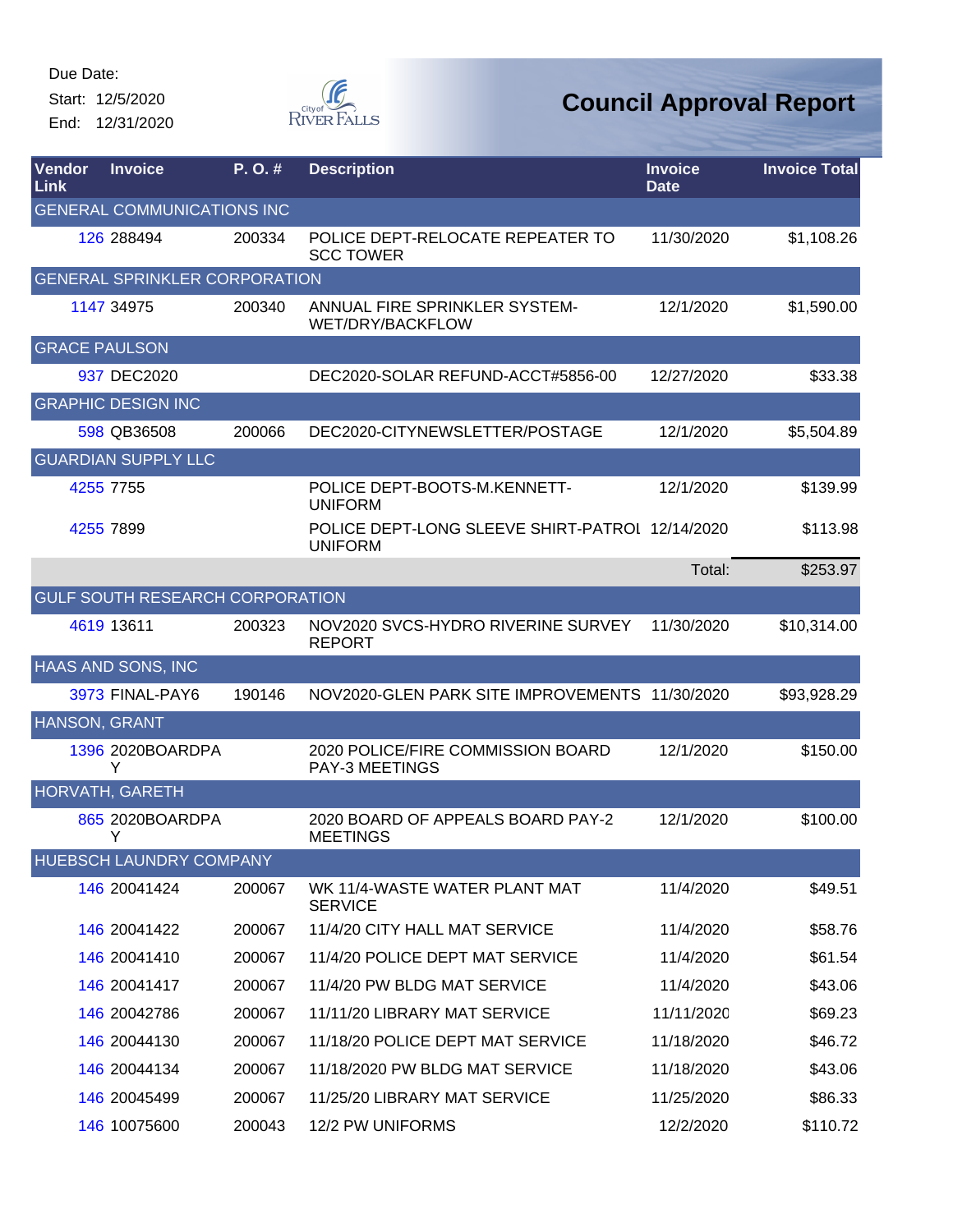Start: 12/5/2020

End: 12/31/2020



| Vendor<br>Link         | <b>Invoice</b>                     | P.O.#  | <b>Description</b>                               | <b>Invoice</b><br><b>Date</b> | <b>Invoice Total</b> |
|------------------------|------------------------------------|--------|--------------------------------------------------|-------------------------------|----------------------|
|                        | 146 20046840                       | 200067 | WK 12/2 WASTE WATER PLANT MAT<br><b>SERVICE</b>  | 12/2/2020                     | \$49.51              |
|                        | 146 20046826                       | 200067 | 12/2/20 POLICE DEPT MAT SERVICE                  | 12/2/2020                     | \$61.54              |
|                        | 146 10077700                       | 200039 | WK12/9/20 WASTEWATER DEPT UNIFORMS               | 12/9/2020                     | \$46.31              |
|                        | 146 10077697                       | 200042 | WK12/09 ELECTRIC DEPT UNIFORMS                   | 12/9/2020                     | \$290.59             |
|                        | 146 10077698                       | 200038 | WK12/9/20 WATER DEPT UNIFORMS                    | 12/9/2020                     | \$40.86              |
|                        | 146 10079747                       | 200039 | WK12/16/20 WASTEWATER DEPT<br><b>UNIFORMS</b>    | 12/16/2020                    | \$46.31              |
|                        | 146 10079744                       | 200042 | WK12/16/20 ELECTRIC DEPT UNIFORMS                | 12/16/2020                    | \$299.50             |
|                        | 146 10079745                       | 200038 | WK12/16/20 WATER DEPT UNIFORMS                   | 12/16/2020                    | \$40.86              |
|                        | 146 10081807                       | 200039 | WK12/23/20 WASTEWATER DEPT<br><b>UNIFORMS</b>    | 12/23/2020                    | \$36.41              |
|                        | 146 10081804                       | 200042 | WK12/23/20 ELECTRIC DEPT UNIFORMS                | 12/23/2020                    | \$299.50             |
|                        | 146 10081805                       | 200038 | WK12/23/20 WATER DEPT UNIFORMS                   | 12/23/2020                    | \$40.86              |
|                        |                                    |        |                                                  | Total:                        | \$1,821.18           |
| <b>INFOSEND INC</b>    |                                    |        |                                                  |                               |                      |
|                        | 150 182316                         | 200053 | NOV2020 RFMU MONTHLY STMT SVCS                   | 11/30/2020                    | \$3,216.53           |
|                        | 150 182799                         | 200010 | NOV2020 RFMU MONTHLY BILLING<br>INSERTS-ODD/EVEN | 11/30/2020                    | \$435.15             |
|                        |                                    |        |                                                  | Total:                        | \$3,651.68           |
|                        | <b>INNOVATIVE ELECTRIC LLC</b>     |        |                                                  |                               |                      |
|                        | 4427 1079                          | 200282 | <b>INSTALL ELECTRIC METER SOCKETS</b>            | 12/1/2020                     | \$1,262.79           |
|                        |                                    |        | INTERNATIONAL CITY MGMT ASSOC RETIREMENT CORP    |                               |                      |
|                        | 1 64781                            |        | Payroll Period 11/30/2020 - 12/13/2020           | 12/18/2020                    | \$18,943.08          |
|                        | 1 64782                            |        | Payroll Period 11/30/2020 - 12/13/2020           | 12/18/2020                    | \$1,322.17           |
|                        |                                    |        |                                                  | Total:                        | \$20,265.25          |
| <b>J&amp;J GIS LLC</b> |                                    |        |                                                  |                               |                      |
|                        | 651 NOV2020                        | 200028 | NOV2020 JAMIE NEILS - GIS SERVICES               | 11/30/2020                    | \$1,395.00           |
| <b>JENSEN, SCOTT</b>   |                                    |        |                                                  |                               |                      |
|                        | 1620 2020SAFETYFO<br><b>OTWEAR</b> |        | 2020 SAFETY FOOTWEAR<br><b>REIMBURSEMENT</b>     | 12/27/2020                    | \$150.00             |
|                        | <b>JESSICA J DELWICHE</b>          |        |                                                  |                               |                      |
|                        | 4324 2020 EMSBOAR<br><b>DPAY</b>   |        | 2020 EMS BOARD PAY - 2 MEETINGS                  | 12/1/2020                     | \$100.00             |
|                        | JFTCO, INC (FABICK)                |        |                                                  |                               |                      |
|                        | 2276 SIEP0002093                   | 200263 | REPAIR CONTROL BOARD FOR STAND                   | 11/30/2020                    | \$4,167.68           |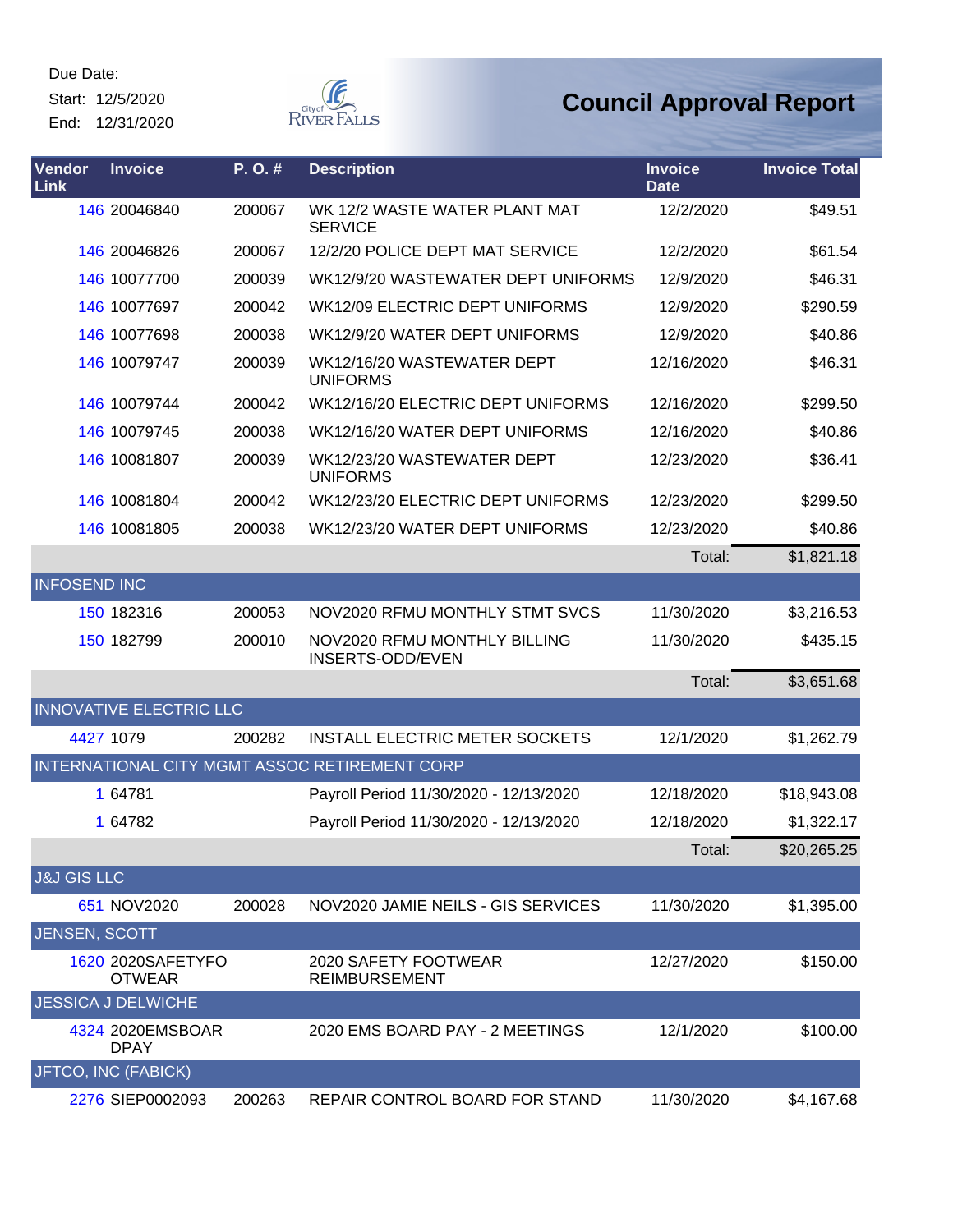Start: 12/5/2020 End: 12/31/2020



| Vendor<br>Link       | <b>Invoice</b>                         | P. O. # | <b>Description</b>                                            | <b>Invoice</b><br><b>Date</b> | <b>Invoice Total</b> |
|----------------------|----------------------------------------|---------|---------------------------------------------------------------|-------------------------------|----------------------|
| JOHNSON, JANET       |                                        |         |                                                               |                               |                      |
|                      | 1375 2020BOARDPA<br>Y                  |         | 2020 LIBRARY BOARD PAY-6 MEETINGS                             | 12/1/2020                     | \$300.00             |
|                      | JORDAN TRANSFORMER LLC                 |         |                                                               |                               |                      |
|                      | 1955 14999                             | 200184  | SOUTH FORK SUB-TRANSFORMER-<br><b>ASSEMBLY/TOP FILL</b>       | 12/1/2020                     | \$7,053.00           |
|                      | <b>JUNIOR LIBRARY GUILD</b>            |         |                                                               |                               |                      |
|                      | 408 539629                             |         | DEC2020-20 BOOKS PURCHASED                                    | 12/8/2020                     | \$3,683.60           |
|                      | <b>KARI HEINSELMAN</b>                 |         |                                                               |                               |                      |
|                      | 4347 2020BOARDPA<br>Y                  |         | 2020 LIBRARY BOARD PAY-12 MEETINGS                            | 12/1/2020                     | \$600.00             |
|                      | <b>KENNETH DOUGLAS ASMUNDSEN</b>       |         |                                                               |                               |                      |
|                      | 97 7011                                |         | <b>CLEAN/ADJUST/CERTIFY METTLER</b><br><b>BALANCES</b>        | 12/2/2020                     | \$140.00             |
| <b>KEVIN SWANSON</b> |                                        |         |                                                               |                               |                      |
|                      | 2637 2020BOARDPA<br>Υ                  |         | 2020 UAB BOARD PAY-4 MEETINGS                                 | 12/1/2020                     | \$200.00             |
|                      | <b>KLM ENGINEERING INC</b>             |         |                                                               |                               |                      |
|                      | 4141 8127                              | 200374  | TMOBILE ANTENNA-SYCAMORE TOWER<br><b>DRAWING REVIEW</b>       | 12/15/2020                    | \$1,500.00           |
| <b>KUSS, RUTH</b>    |                                        |         |                                                               |                               |                      |
|                      | 1370 2020BOARDPA<br>Y                  |         | 2020 LIBRARY BOARD PAY - 12 MEETINGS                          | 12/1/2020                     | \$600.00             |
| <b>KWIK TRIP</b>     |                                        |         |                                                               |                               |                      |
|                      | 172 NOV20 MOTOR<br><b>FUEL</b>         |         | NOV2020 MOTOR FUEL STMT                                       | 11/30/2020                    | \$5,710.48           |
|                      | <b>VENTURE CRANE &amp; RIGGING INC</b> |         |                                                               |                               |                      |
|                      | 174 20247                              | 200357  | UWRF TRANSFORMER SHIPMENT # 2                                 | 12/9/2020                     | \$1,200.00           |
|                      | LANGUAGE LINE SERVICES, INC            |         |                                                               |                               |                      |
|                      | 2991 10112106                          |         | NOV2020-LANGUAGE INTERPRETER<br><b>SERVICES</b>               | 12/1/2020                     | \$422.68             |
| <b>LEXIPOL LLC</b>   |                                        |         |                                                               |                               |                      |
|                      | 2221 INV8869                           | 200356  | ANNUAL LAW ENFORSEMENT POLICY<br>MANUAL/BULLETINS             | 12/1/2020                     | \$9,106.00           |
|                      | LINEHAN OUTDOOR SERVICES LLC           |         |                                                               |                               |                      |
|                      | 1570 1038                              |         | SOLAR GARDEN MOWING/TRIM<br><b>ARBORVITAES</b>                | 11/1/2020                     | \$550.00             |
|                      | 1570 1034                              | 200289  | <b>CONCRETE WORK - AMBULANCE</b><br><b>HOUSE/VARIOUS CURB</b> | 11/30/2020                    | \$2,850.00           |
|                      |                                        |         |                                                               | Total:                        | \$3,400.00           |
|                      | <b>LOFFLER COMPANIES INC</b>           |         |                                                               |                               |                      |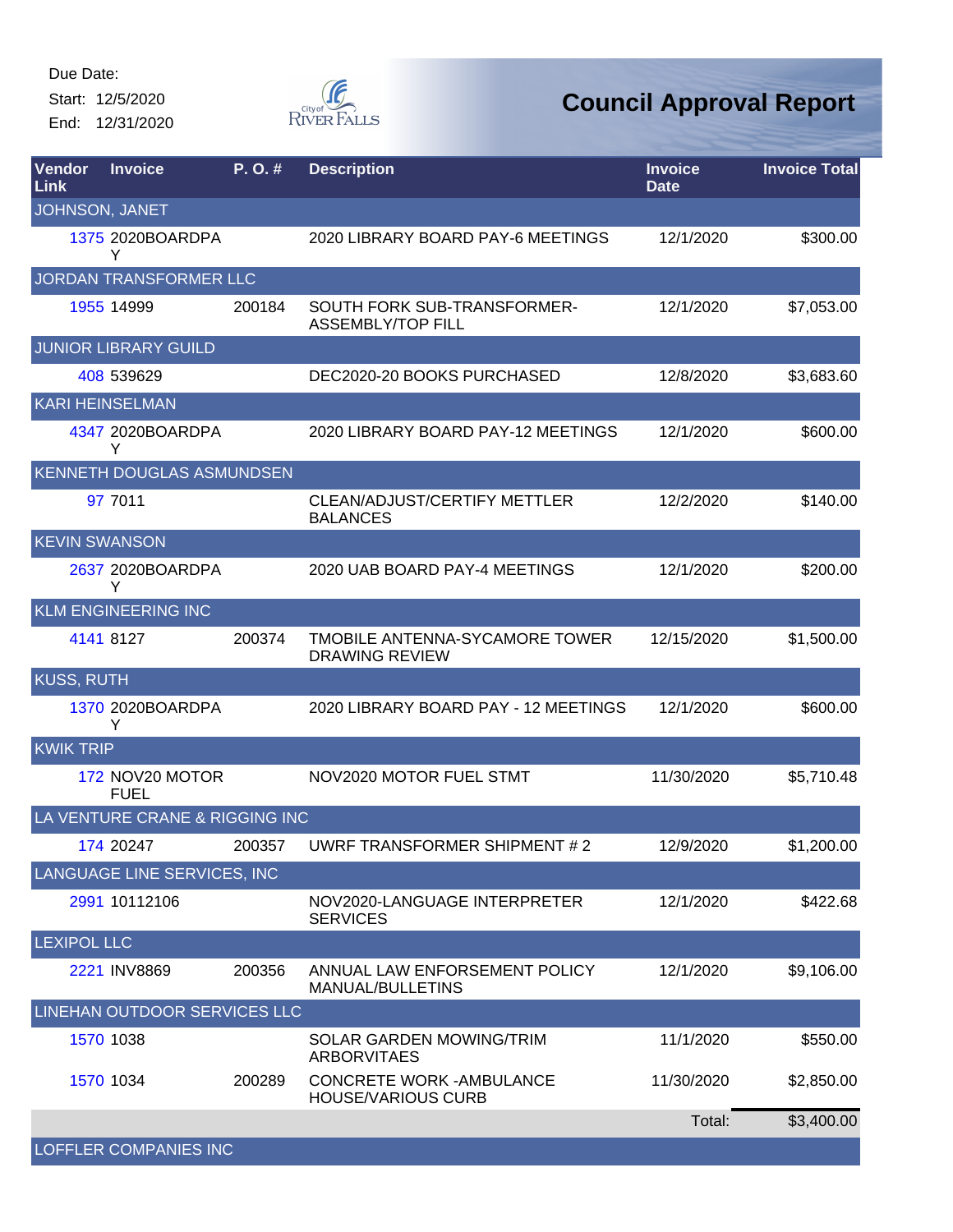Start: 12/5/2020 End: 12/31/2020



| Vendor<br>Link         | <b>Invoice</b>                  | P. O. # | <b>Description</b>                                         | <b>Invoice</b><br><b>Date</b> | <b>Invoice Total</b> |
|------------------------|---------------------------------|---------|------------------------------------------------------------|-------------------------------|----------------------|
|                        | 182 28267487                    |         | DEC2020-WASTEWATER-KONICA COPIER<br><b>BASE PYMT</b>       | 12/1/2020                     | \$107.45             |
|                        | 182 28267486                    |         | DEC2020-FIRE DEPT-KONICA MINOLTA<br><b>COPIER</b>          | 12/1/2020                     | \$137.51             |
|                        | 182 28267485                    |         | DEC2020-ADMIN/MAILROOM-KONICA<br><b>COPIERS BASE PYMTS</b> | 12/1/2020                     | \$409.88             |
|                        | 182 28267485-1                  |         | DEC2020-COURT/CSR KONICA COPIER<br><b>BASE PYMT</b>        | 12/1/2020                     | \$160.00             |
|                        | 182 429799752                   |         | DEC2020-PW KONICA COPIER/NOV2020<br><b>OVERAGES</b>        | 12/1/2020                     | \$209.37             |
|                        |                                 |         |                                                            | Total:                        | \$1,024.21           |
| LONGSDORF, JON         |                                 |         |                                                            |                               |                      |
|                        | 4176 2020BOARDPA<br>Y           |         | 2020 POLICE/FIRE COMMISSION BOARD<br><b>PAY-2 MEETINGS</b> | 12/1/2020                     | \$100.00             |
| <b>MARK SPAFFORD</b>   |                                 |         |                                                            |                               |                      |
|                        | 3728 2020BOARDPA<br>Y           |         | 2020 UAB BOARD PAY-6 MEETINGS                              | 12/1/2020                     | \$300.00             |
| <b>MCNIFF, KENNETH</b> |                                 |         |                                                            |                               |                      |
|                        | 3174 2020 EMSBOAR<br>D          |         | 2020 EMS BOARD PAY - 3 MEETINGS                            | 12/1/2020                     | \$150.00             |
|                        | METERING & TECHNOLOGY SOLUTIONS |         |                                                            |                               |                      |
|                        | 451 18342                       |         | DEC2020-WATER METERS                                       | 12/7/2020                     | \$271.02             |
| <b>METRO, MICHAEL</b>  |                                 |         |                                                            |                               |                      |
|                        | 2220 2020BOARDPA<br>Y           |         | 2020 LIBRARY BOARD PAY - 3 MEETINGS                        | 12/1/2020                     | \$150.00             |
| <b>MIDWEST TAPE</b>    |                                 |         |                                                            |                               |                      |
|                        | 409 99678952                    |         | NOV2020-INSTANT KARMA AUDIOBOOK                            | 11/24/2020                    | \$57.99              |
|                        | 409 99678949                    |         | NOV2020-4 AUDIOBOOKS PURCHASED                             | 11/24/2020                    | \$174.96             |
|                        | 409 99678948                    |         | NOV2020-SIX AUDIOBOOKS PURCHASED                           | 11/24/2020                    | \$182.94             |
|                        | 409 99678951                    |         | NOV2020-TWO DVDS PURCHASED                                 | 11/24/2020                    | \$42.48              |
|                        | 409 99705072                    |         | DEC2020-POLICING THE POLICE-DVD                            | 12/1/2020                     | \$18.74              |
|                        | 409 99731260                    |         | DEC2020-FOUR AUDIOBOOKS PURCHASED                          | 12/7/2020                     | \$161.96             |
|                        | 409 99731262                    |         | DEC2020-TWO AUDIOBOOKS PURCHASED                           | 12/7/2020                     | \$74.98              |
|                        | 409 99731179                    |         | DEC2020-SCIENCE OF GARDENING/DVD                           | 12/7/2020                     | \$55.99              |
|                        | 409 99764060                    |         | DEC2020-FATIMA DVD                                         | 12/14/2020                    | \$17.24              |
|                        | 409 99764061                    |         | DEC2020-READY PLAYER TWO/AUDIOBOOK 12/14/2020              |                               | \$44.99              |
|                        | 409 99763718                    |         | DEC2020-DROP OF MIDNIGHT AUDIOBOOK                         | 12/14/2020                    | \$34.99              |
|                        |                                 |         |                                                            | Total:                        | \$867.26             |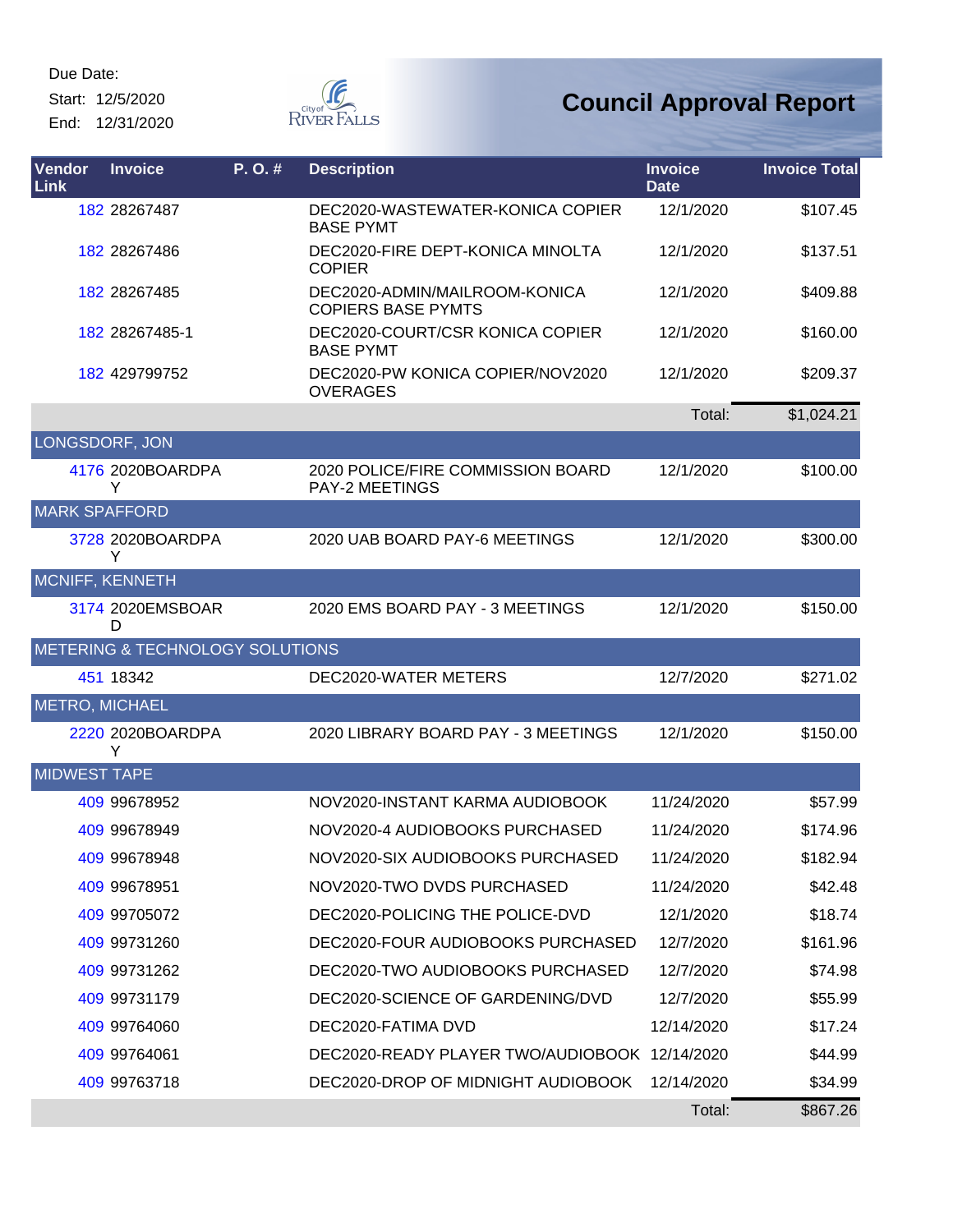Start: 12/5/2020 End: 12/31/2020



| Vendor<br>Link        | <b>Invoice</b>                     | $P. O.$ # | <b>Description</b>                                      | <b>Invoice</b><br><b>Date</b> | <b>Invoice Total</b> |
|-----------------------|------------------------------------|-----------|---------------------------------------------------------|-------------------------------|----------------------|
|                       | MINNESOTA PLAYGROUND INC           |           |                                                         |                               |                      |
|                       | 4675 2020347                       |           | <b>GAMETIME SWING SAFETY BELTS</b>                      | 11/30/2020                    | \$294.80             |
|                       | <b>MISSISSIPPI WELDERS</b>         |           |                                                         |                               |                      |
|                       | 568 3377348                        | 200349    | PORTABLE VENT HOOD FOR GARAGE                           | 12/2/2020                     | \$6,099.00           |
| <b>MITEL</b>          |                                    |           |                                                         |                               |                      |
|                       | 4458 35316142                      |           | <b>JAN2021 PHONE SERVICE CHARGES</b>                    | 12/9/2020                     | \$3,917.35           |
| <b>MOTTAZ, CAROLE</b> |                                    |           |                                                         |                               |                      |
|                       | 1077 2020EMSBOAR<br><b>DPAY</b>    |           | 2020 EMS BOARD PAY - CHAIRPERSON/4<br><b>MEETINGS</b>   | 12/1/2020                     | \$240.00             |
|                       | MUNICIPAL CODE CORPORATION         |           |                                                         |                               |                      |
|                       | 773 00352093DEC2<br>020            |           | DEC2020 MUNICODE ADMIN SUPPORT FEE                      | 12/1/2020                     | \$29.17              |
|                       | MY RECEPTIONIST LLC                |           |                                                         |                               |                      |
|                       | 4185 S02203-120920                 |           | DEC2020-RFMU AFTER HOURS SERVICE<br><b>FEES</b>         | 12/1/2020                     | \$115.00             |
|                       | NORTHERN STATES POWER COMPANY WI   |           |                                                         |                               |                      |
|                       | 344 709010513                      |           | NOV202-FINAL 11/16/20 PRESCOTT AMB<br><b>POWER BILL</b> | 11/11/2020                    | \$25.16              |
|                       | <b>ONE TIME PAY VENDOR</b>         |           |                                                         |                               |                      |
|                       | 9999 AMERICANRED<br><b>CROSS</b>   |           | IN MEMORY OF KEN DOPKINS-MEMORIAL<br><b>DONATION</b>    | 12/1/2020                     | \$50.00              |
|                       | 9999 ELIZABETHSC<br><b>HNEIDER</b> |           | <b>RESTITUTION FOR DAMAGES-</b><br>#4N8137HWSD          | 12/1/2020                     | \$144.70             |
|                       | 9999 JEFFREYKRIN<br>GS             |           | <b>OVERPAID PARKING TICKETS</b><br>#04722550/04330804   | 12/15/2020                    | \$110.00             |
|                       | 9999 RACHAELSIXB<br><b>ERRY</b>    |           | RESTITUTION OWED-CASE#4N80DXVN2N                        | 12/15/2020                    | \$10.00              |
|                       | 9999 RILEYSCHULTZ                  |           | OVERPAYMENT REFUND-#4N80DT5JT1                          | 12/15/2020                    | \$37.80              |
|                       | 9999 ANOKA<br><b>COUNTY</b>        |           | CHRISTIANNA BLUM-CASH BOND FUNDS                        | 12/21/2020                    | \$1,000.00           |
|                       | 9999 GREGORYANG<br>ER              |           | REFUND-OVERPYMT ON PATIENT ID 196081 12/27/2020         |                               | \$1,690.00           |
|                       | 9999 DANRUDE                       |           | SOLAR PANEL INCENTIVE                                   | 12/28/2020                    | \$1,000.00           |
|                       |                                    |           |                                                         | Total:                        | \$4,042.50           |
|                       | PAYMENT SERVICE NETWORK INC        |           |                                                         |                               |                      |
|                       | 206 227210                         |           | NOV2020-RFMU PAYMENT SERVICE                            | 11/30/2020                    | \$707.90             |
|                       | PAYPAL UPDATE/CHANGE VENDOR#/FID   |           |                                                         |                               |                      |
|                       | 639 102933372                      |           | NOV2020-PAYPAL SERVICE FEES                             | 11/30/2020                    | \$30.00              |
|                       | PELION BENEFITS                    |           |                                                         |                               |                      |
|                       | 5 64784                            |           | Payroll Period 11/30/2020 - 12/13/2020                  | 12/18/2020                    | \$1,681.33           |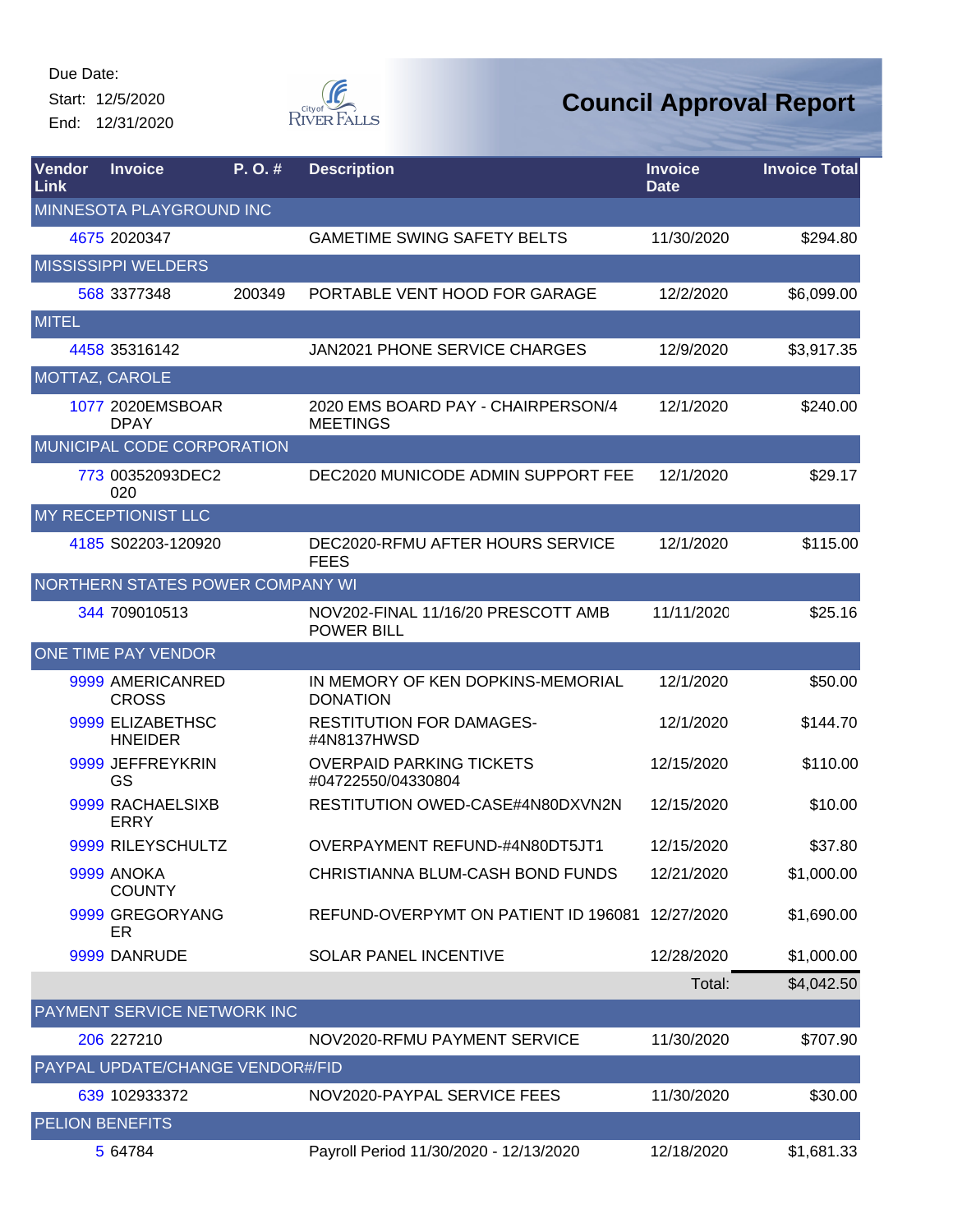Start: 12/5/2020 End: 12/31/2020



| Vendor<br>Link         | <b>Invoice</b>                      | P. O. # | <b>Description</b>                                               | <b>Invoice</b><br><b>Date</b> | <b>Invoice Total</b> |
|------------------------|-------------------------------------|---------|------------------------------------------------------------------|-------------------------------|----------------------|
|                        | <b>PEMBER COMPANIES</b>             |         |                                                                  |                               |                      |
|                        | 1045 11956                          | 200221  | FINAL PAY ESTIMATE-HANSON RD<br><b>WATERMAIN RELOCATION</b>      | 11/30/2020                    | \$8,161.69           |
| PESKAR, IRV            |                                     |         |                                                                  |                               |                      |
|                        | 1495 2020SAFETYFO<br><b>OTWEAR</b>  |         | 2020 SAFETY FOOTWEAR<br><b>REIMBURSEMENT</b>                     | 12/1/2020                     | \$150.00             |
|                        | PIERCE COUNTY TREASURER             |         |                                                                  |                               |                      |
|                        | 210 NOV2020                         |         | NOV2020 JAIL, DWI & INTERLOCK MONTHLY 11/30/2020<br><b>COURT</b> |                               | \$956.51             |
|                        | POWER & TELEPHONE SUPPLY CO         |         |                                                                  |                               |                      |
|                        | 3348 7093250-00                     | 200319  | <b>FIBER INVENTORY</b>                                           | 12/17/2020                    | \$12,012.07          |
|                        | PRUDENT MAN ADVISORS LLC            |         |                                                                  |                               |                      |
|                        | 4399 149921                         |         | AUG2020 PMA MGMT FEES                                            | 8/31/2020                     | \$356.60             |
|                        | 4399 161427                         |         | OCT2020 PMA MGMT FEES                                            | 10/31/2020                    | \$356.19             |
|                        | 4399 164185                         |         | NOV2020 PMA MGMT FEES                                            | 11/30/2020                    | \$356.80             |
|                        |                                     |         |                                                                  | Total:                        | \$1,069.59           |
|                        | <b>QUADIENT FINANCE USA INC</b>     |         |                                                                  |                               |                      |
|                        | 4403 NOV2020                        |         | NOV2020-POSTAGE MACHINE FUNDS                                    | 11/30/2020                    | \$700.00             |
|                        | REECE ELECTRICAL DESIGN LLC         |         |                                                                  |                               |                      |
|                        | 959 952                             | 200362  | <b>GLEN PARK PAVILLION-ADD ELECTRICAL</b><br>RECEPTACLES/BRE     | 12/11/2020                    | \$1,751.98           |
| RINEHART, DICK         |                                     |         |                                                                  |                               |                      |
|                        | 3737 2020BOARDPA<br>Y               |         | 2020 POLICE/FIRE COMMISSION BOARD<br>PAY-1 MEETING               | 12/1/2020                     | \$50.00              |
| <b>RITZINGER, JEAN</b> |                                     |         |                                                                  |                               |                      |
|                        | 1371 2020BOARDPA<br>Y               |         | 2020 LIBRARY BOARD PAY-11 MEETINGS                               | 12/1/2020                     | \$550.00             |
|                        | RIVER FALLS CHAMBER OF COMMERCE INC |         |                                                                  |                               |                      |
|                        | 225 630A                            |         | DEC2020 CHAMBER CHECKS-APPLIANCE<br><b>REBATES</b>               | 12/7/2020                     | \$250.00             |
|                        | 225 654A                            |         | DEC2020-SIX CHAMBER CHECKS-<br><b>APPLIANCE REBATES</b>          | 12/17/2020                    | \$300.00             |
|                        |                                     |         |                                                                  | Total:                        | \$550.00             |
|                        | RIVER FALLS POLICE ASSOCIATION      |         |                                                                  |                               |                      |
|                        | 9 64787                             |         | December Union Dues                                              | 12/18/2020                    | \$734.40             |
| <b>ROEN, WAYNE</b>     |                                     |         |                                                                  |                               |                      |
|                        | 4343 2020BOARDPA<br>Y               |         | 2020 LIBRARY BOARD PAY-11 MEETINGS                               | 12/1/2020                     | \$550.00             |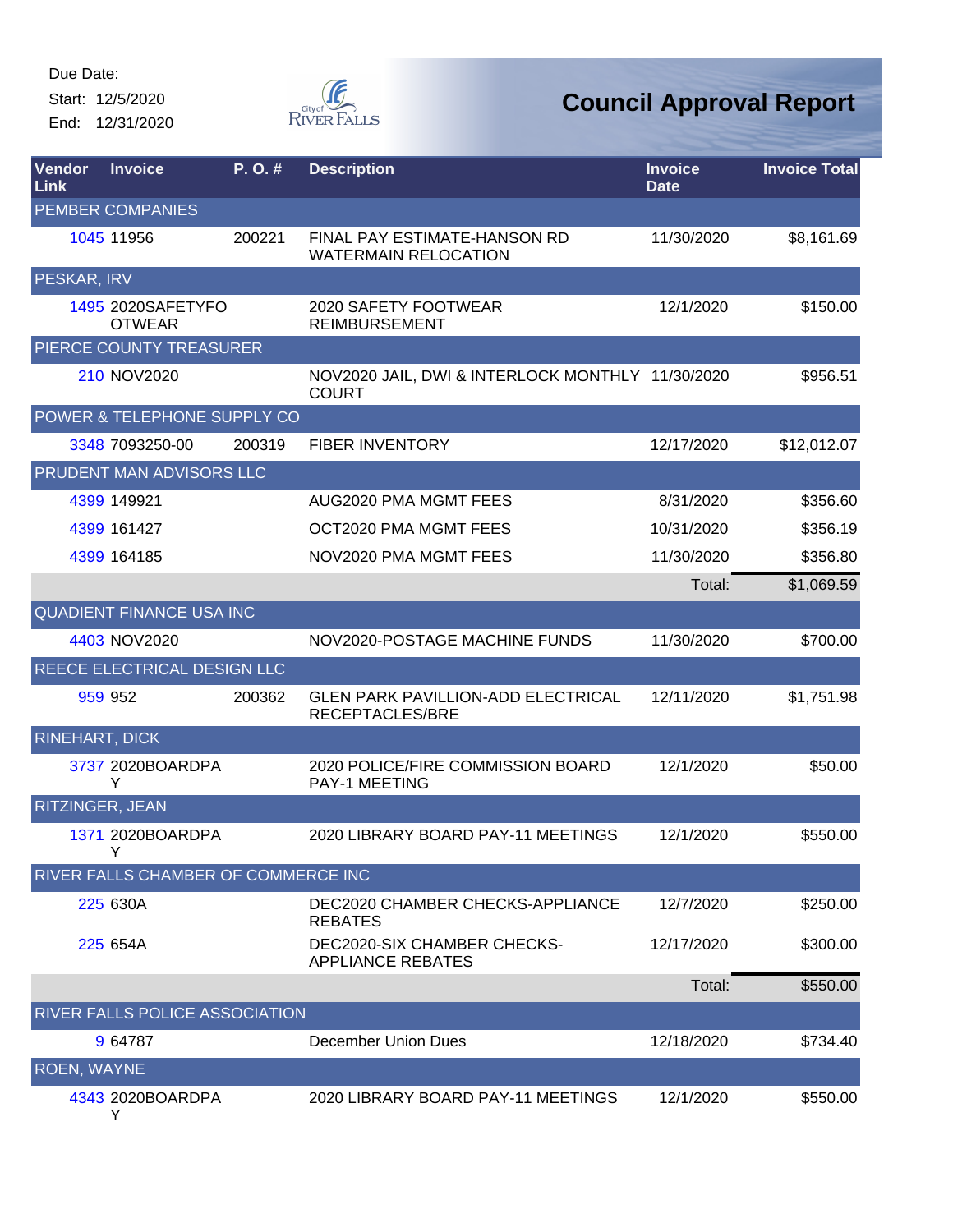Start: 12/5/2020 End: 12/31/2020



| Vendor<br>Link       | <b>Invoice</b>                             | P.O.#  | <b>Description</b>                                         | <b>Invoice</b><br><b>Date</b> | <b>Invoice Total</b> |
|----------------------|--------------------------------------------|--------|------------------------------------------------------------|-------------------------------|----------------------|
|                      | ROHL CONSTRUCTION INC                      |        |                                                            |                               |                      |
|                      | 2983 13101                                 | 200365 | NOV2020-CRUSHED LIMESTONE ORDERS                           | 12/1/2020                     | \$2,773.19           |
| <b>ROOF TECH INC</b> |                                            |        |                                                            |                               |                      |
|                      | 785 18839-1                                | 200345 | LIBRARY-RAIN GUTTER INSTALL/POWER<br>PLANT ROOF LABOR      | 11/19/2020                    | \$2,873.90           |
|                      | 785 18809                                  |        | <b>GLEN PARK-VENT FOR MAINT BLDG</b><br><b>HEATER</b>      | 12/1/2020                     | \$600.60             |
|                      |                                            |        |                                                            | Total:                        | \$3,474.50           |
|                      | <b>RUDESILL, WHITNEY</b>                   |        |                                                            |                               |                      |
|                      | 4617 2020BOARDPA<br>Y                      |        | 2020 LIBRARY BOARD PAY-4 MEETINGS                          | 12/1/2020                     | \$200.00             |
| <b>RUNNING INC</b>   |                                            |        |                                                            |                               |                      |
|                      | 1573 23690                                 | 200088 | NOV2020 Taxi Management Services                           | 11/30/2020                    | \$17,839.37          |
|                      | RURAL ELECTRIC SUPPLY COOPERATIVE          |        |                                                            |                               |                      |
|                      | 221 802300-00                              | 200310 | 12 LUMINAIRE BRACKETS-INVENTORY                            | 12/1/2020                     | \$811.10             |
|                      | SALVATION ARMY - PIERCE COUNTY SERVICE EXT |        |                                                            |                               |                      |
|                      | 1957 2020GRANT                             |        | 2020 LOW INCOME GRANT                                      | 12/15/2020                    | \$2,000.00           |
| <b>SAMS, MARK A</b>  |                                            |        |                                                            |                               |                      |
|                      | 1068 2020BOARDPA<br>Y                      |        | 2020 POLICE/FIRE COMMISSION BOARD<br><b>PAY-2 MEETINGS</b> | 12/1/2020                     | \$120.00             |
|                      | <b>SCHINDLER ELEVATOR CORP</b>             |        |                                                            |                               |                      |
|                      | 444 8105492202/DE<br>C                     |        | DEC2020-LIBRARY ELEVATOR<br>PREVENTATIVE MAINT             | 12/1/2020                     | \$180.00             |
|                      | <b>SCHOOL DISTRICT OF RIVER FALLS</b>      |        |                                                            |                               |                      |
|                      | 229 2020MOBILEHO<br><b>METAX</b>           |        | 2020 MOBILE HOME TAX DUE TO SCHOOL<br><b>DISTRICT</b>      | 12/1/2020                     | \$11,401.71          |
|                      | 229 2020SCHOLAR<br><b>SHIP</b>             |        | 2020 LOW INCOME SCHOLARSHIP FUND                           | 12/18/2020                    | \$1,000.00           |
|                      |                                            |        |                                                            | Total:                        | \$12,401.71          |
|                      | SHRED-IT US HOLDCO, INC                    |        |                                                            |                               |                      |
|                      | 2439 8181125320                            | 200119 | NOV/DEC2020 MONTHLY SHREDDING<br><b>SERVICE</b>            | 12/22/2020                    | \$369.02             |
|                      | <b>SOUTH FORK CAFE INC</b>                 |        |                                                            |                               |                      |
|                      | 250 0210135                                |        | FUN COMMITTEE-HOLIDAY LUNCH-PUBLIC<br><b>WORKS GARAGE</b>  | 12/16/2020                    | \$250.75             |
|                      | ST CROIX COUNTY HIGHWAY DEPARTMENT         |        |                                                            |                               |                      |
|                      | 956 1253                                   | 200084 | 11/1/20-11/14/20 SPRAY PATCHING                            | 11/30/2020                    | \$4,913.67           |
|                      | 956 1302                                   | 200084 | 11/15/20-11/28/20 SPRAY PATCHING                           | 11/30/2020                    | \$1,078.50           |
|                      |                                            |        |                                                            | Total:                        | \$5,992.17           |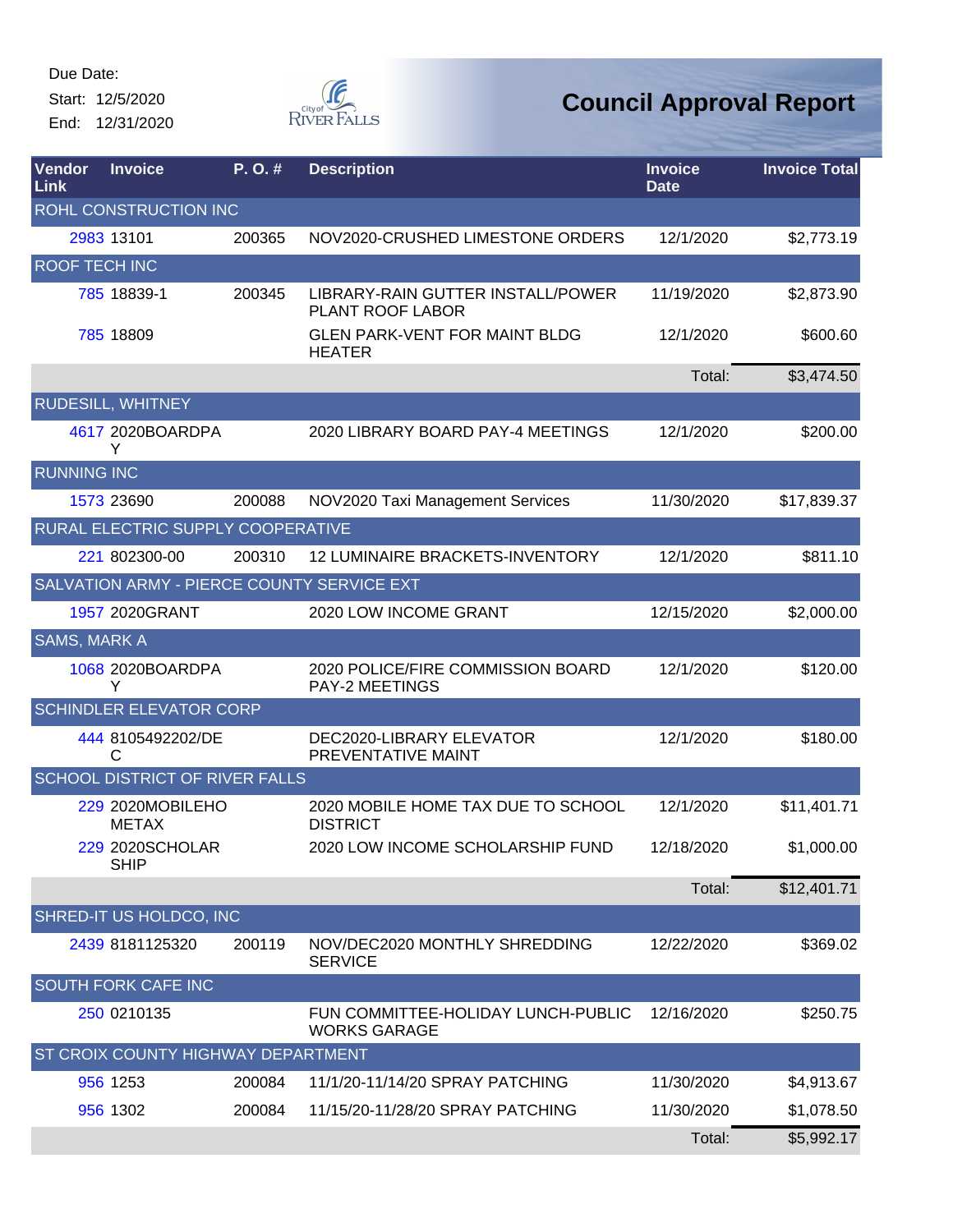Start: 12/5/2020 End: 12/31/2020



| Vendor<br>Link     | <b>Invoice</b>                             | P.O.#  | <b>Description</b>                                               | <b>Invoice</b><br><b>Date</b> | <b>Invoice Total</b> |  |
|--------------------|--------------------------------------------|--------|------------------------------------------------------------------|-------------------------------|----------------------|--|
|                    | <b>ST CROIX COUNTY REGISTER OF DEEDS</b>   |        |                                                                  |                               |                      |  |
|                    | 935 OCT2020                                |        | OCT2020-CSM/AGREEMENT FILINGS                                    | 12/1/2020                     | \$60.00              |  |
|                    | <b>ST CROIX COUNTY TREASURER</b>           |        |                                                                  |                               |                      |  |
|                    | 252 NOV2020                                |        | NOV2020 JAIL, DWI & INTERLOCK MONTHLY 11/30/2020<br><b>COURT</b> |                               | \$667.60             |  |
|                    | 252 66302                                  |        | 2020 PROP TAX-#276-1071-40-025/716 N<br>MAIN                     | 12/1/2020                     | \$4,098.15           |  |
|                    | 252 66070                                  |        | 2020 PROP TAX-#276-1045-30-000/707 ST<br><b>CROIX ST</b>         | 12/1/2020                     | \$2,189.65           |  |
|                    | 252 67190                                  |        | 2020 PROPERTY TAX-#276-1155-33-<br>000/OUTLOT-VILLAS             | 12/28/2020                    | \$548.42             |  |
|                    |                                            |        |                                                                  | Total:                        | \$7,503.82           |  |
|                    | <b>ST CROIX VALLEY NATURAL GAS CO</b>      |        |                                                                  |                               |                      |  |
|                    | 255 NOV2020                                |        | NOV2020 NATURAL GAS BILL                                         | 11/30/2020                    | \$7,354.86           |  |
|                    | <b>ST CROIX VALLEY SART INC</b>            |        |                                                                  |                               |                      |  |
|                    | 256 1324                                   |        | 11/1/2020-FORENSIC NURSE SERVICE FEE                             | 12/1/2020                     | \$200.00             |  |
|                    | 256 1327                                   |        | 11/7/20-FORENSIC NURSE SERVICE FEE                               | 12/1/2020                     | \$200.00             |  |
|                    |                                            |        |                                                                  | Total:                        | \$400.00             |  |
|                    | <b>STAFFORD ROSENBAUM LLP</b>              |        |                                                                  |                               |                      |  |
|                    | 2522 1246024                               |        | NOV2020-EXTRATERRITORIAL<br>SUBDIVISION ORDINANCE                | 11/30/2020                    | \$137.50             |  |
| <b>STATE OF WI</b> |                                            |        |                                                                  |                               |                      |  |
|                    | 259 NOV2020                                |        | NOV2020 JAIL, DWI & INTERLOCK MONTHLY 11/30/2020<br><b>COURT</b> |                               | \$2,754.32           |  |
|                    | STATE OF WI, DEPT OF CHILDREN & FAMILIES   |        |                                                                  |                               |                      |  |
|                    | 328 64788                                  |        | Payroll Period 11/30 - 12/13 Remit Id #7747159                   | 12/18/2020                    | \$340.31             |  |
|                    |                                            |        | STATEWIDE ENERGY EFFICIENCY & RENEWABLES ADMIN INC               |                               |                      |  |
|                    | 243 MARCH2020                              |        | MARCH2020-ENERGY EFFICIENCY FUNDS<br>TO FOCUS ON ENER            | 12/1/2020                     | \$3,661.85           |  |
|                    | STRAND ASSOCIATES, INC                     |        |                                                                  |                               |                      |  |
|                    | 3346 0166484                               | 190374 | NOV2020 WASTEWATER TREATMENT<br>PLANT AERATION                   | 11/30/2020                    | \$5,032.34           |  |
|                    | <b>STUART C IRBY TOOL AND SAFETY</b>       |        |                                                                  |                               |                      |  |
|                    | 156 S012078835.00 200280<br>3              |        | OCT2020-CONDUCTOR GRIPS/DEAD END<br><b>GRIPS-INV/MINOR</b>       | 11/30/2020                    | \$9,517.10           |  |
|                    | 156 S012122134.00 200309<br>1              |        | 12 MOLDED RUBBER INLINE-INVENTORY                                | 12/1/2020                     | \$483.00             |  |
|                    | 156 S012105379.00 200294<br>1              |        | 40-60" WOOD BRACES-INVENTORY                                     | 12/1/2020                     | \$590.00             |  |
|                    | 156 S012129357.00 200315<br>$\overline{2}$ |        | UGUARDS/LAG SCREWS/ROD CLAMPS-<br><b>INV/MINOR MATERIAL</b>      | 12/1/2020                     | \$801.50             |  |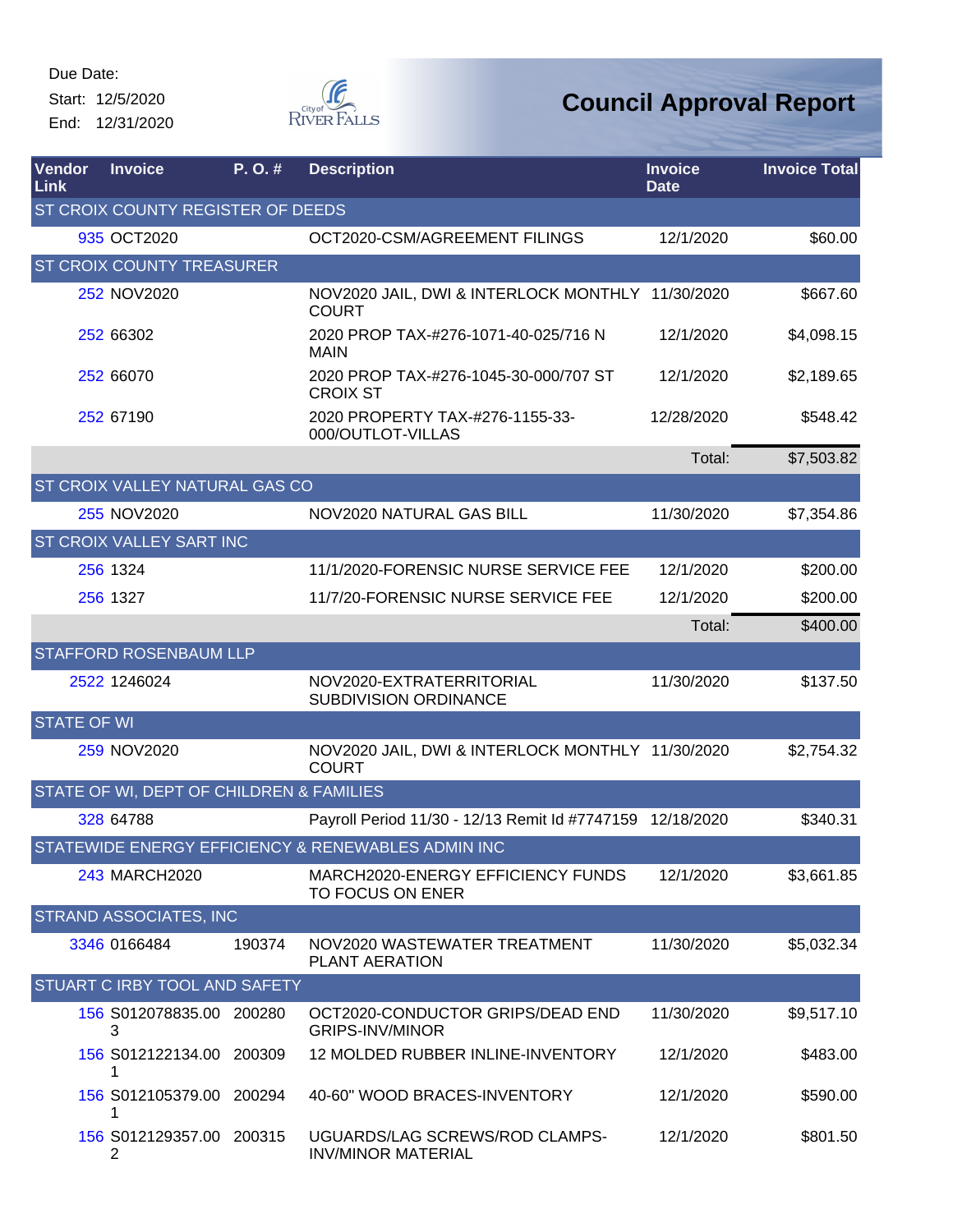Start: 12/5/2020 End: 12/31/2020



| Vendor<br>Link       | <b>Invoice</b>                             | P.O.#  | <b>Description</b>                                                   | <b>Invoice</b><br><b>Date</b> | <b>Invoice Total</b> |
|----------------------|--------------------------------------------|--------|----------------------------------------------------------------------|-------------------------------|----------------------|
|                      | 156 S012122134.00 200309<br>2              |        | VT PACK/8FT WIRING HARNESS                                           | 12/2/2020                     | \$3,120.00           |
|                      |                                            |        |                                                                      | Total:                        | \$14,511.60          |
|                      | <b>SYLVANDER HEATING INC</b>               |        |                                                                      |                               |                      |
|                      | 15 79068                                   |        | 409 N 2ND ST-GAS PIPING TO CONNECT<br><b>NEW METERS</b>              | 12/18/2020                    | \$859.82             |
|                      | <b>SYMICEK, ANGELINA</b>                   |        |                                                                      |                               |                      |
|                      | 3067 DEC2020                               | 200061 | DEC2020-SAFETY COORDINATOR<br><b>SERVICES</b>                        | 12/1/2020                     | \$5,833.00           |
| <b>THILL, KEN</b>    |                                            |        |                                                                      |                               |                      |
|                      | 1457 2020SAFETYFO<br><b>OTWEAR</b>         |        | 2020 SAFETY FOOTWEAR<br><b>REIMBURSEMENT</b>                         | 11/30/2020                    | \$135.96             |
| <b>THUM, TIMOTHY</b> |                                            |        |                                                                      |                               |                      |
|                      | 1387 2020BOARDPA<br>Y                      |        | 2020 UAB BOARD PAY-4 MEETINGS                                        | 12/1/2020                     | \$200.00             |
|                      | TOLTZ, KING, DUVALL, ANDERSON & ASSOCIATES |        |                                                                      |                               |                      |
|                      | 2172 002020005064                          | 180433 | NOV2020-NORTH INTERCEPTOR FINAL<br><b>DESIGN</b>                     | 12/1/2020                     | \$2,469.52           |
|                      | TRC ENVIRONMENTAL CORPORATION              |        |                                                                      |                               |                      |
|                      | 1405 448662                                | 190329 | NOV2020-FERC & HYDRO RELICENSING<br><b>SERVICES</b>                  | 11/30/2020                    | \$14,376.98          |
|                      | TRITECH SOFTWARE SYSTEMS                   |        |                                                                      |                               |                      |
|                      | 1347 298834-9                              | 200370 | <b>PROSUITE CONTRACT/YEAR 2</b><br><b>SUBSCRIPTION</b>               | 12/1/2020                     | \$16,750.00          |
|                      | <b>ULTIMATE COATING LLC</b>                |        |                                                                      |                               |                      |
|                      | 4099 694671                                |        | <b>PARKS DEPT-BLAST &amp; POWER COAT</b><br><b>COVER-BLACK MATTE</b> | 12/9/2020                     | \$59.25              |
|                      |                                            |        | UNEMPLOYMENT INSURANCE-DEPT OF WORKFORCE DEV                         |                               |                      |
|                      | 277 000010480391                           |        | NOV2020-UNEMPLOYMENT BENEFIT<br><b>CHARGES</b>                       | 11/30/2020                    | \$1,092.00           |
|                      | <b>US BANK NATIONAL ASSOC</b>              |        |                                                                      |                               |                      |
|                      | 284 5818475                                |        | 7/2020-6/2021 WATER SYSTEM REV BONDS<br><b>ADMIN FEES</b>            | 11/30/2020                    | \$500.00             |
|                      | 284 NOV2020                                |        | NOV2020 PURCHASE CARD<br><b>TRANSACTIONS</b>                         | 12/1/2020                     | \$71,073.21          |
|                      |                                            |        |                                                                      | Total:                        | \$71,573.21          |
|                      | USI INSURANCE SERVICES LLC                 |        |                                                                      |                               |                      |
|                      | 4562 31421                                 | 200272 | 2ND QTR-CYBER LIABILITY<br>RENEWAL/AGENCY FEES                       | 12/1/2020                     | \$6,250.00           |
|                      | USIC LOCATING SERVICES LLC                 |        |                                                                      |                               |                      |
|                      | 286 410719                                 | 200146 | NOV2020-ELECTRIC/WATER<br>UNDERGROUND LOCATES                        | 11/30/2020                    | \$3,739.53           |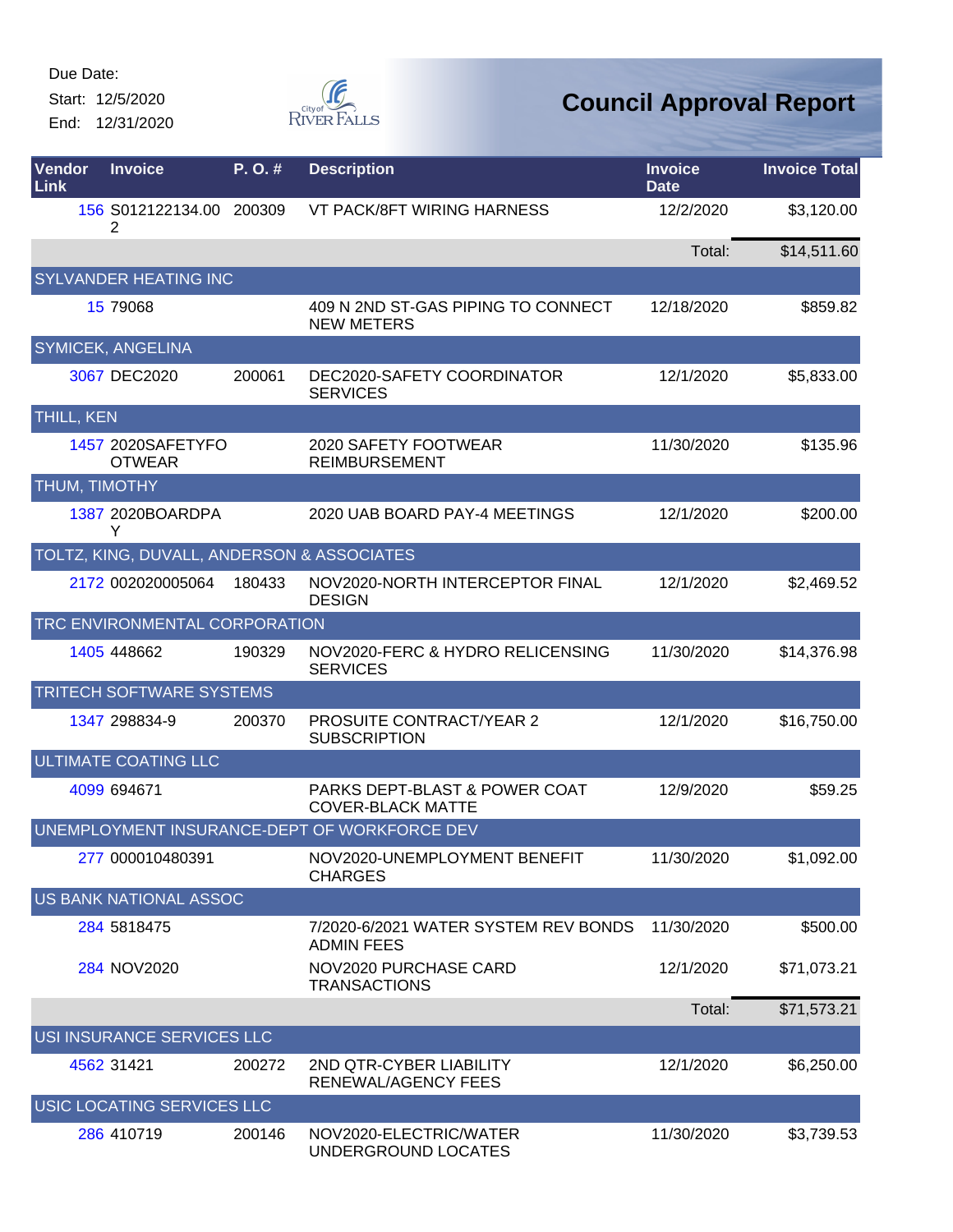Start: 12/5/2020 End: 12/31/2020



| Vendor<br>Link           | <b>Invoice</b>                            | P.O.#  | <b>Description</b>                                              | <b>Invoice</b><br><b>Date</b> | <b>Invoice Total</b> |  |
|--------------------------|-------------------------------------------|--------|-----------------------------------------------------------------|-------------------------------|----------------------|--|
|                          | 286 410720                                | 200146 | NOV2020-SANITARY/SEWER<br>UNDERGROUND LOCATES                   | 11/30/2020                    | \$1,693.60           |  |
|                          |                                           |        |                                                                 | Total:                        | \$5,433.13           |  |
|                          | VALLEY VIEW TREE PLANTING LLC             |        |                                                                 |                               |                      |  |
|                          | 3068 112320                               | 200352 | <b>BOULEVARD TREE PLANTING-24 TREES</b><br><b>PLUS WARRANTY</b> | 11/30/2020                    | \$8,700.00           |  |
| WELD RILEY, S.C.         |                                           |        |                                                                 |                               |                      |  |
|                          | 301 54137                                 |        | OCT2020-REVIEW/REVISE ORDINANCES                                | 12/1/2020                     | \$315.00             |  |
|                          | 301 54139                                 |        | OCT2020-NORTH INTERCEPTOR-EMINENT<br><b>DOMAIN</b>              | 12/1/2020                     | \$87.50              |  |
|                          | 301 54136                                 |        | OCT2020-AGENDAS AND MEETINGS                                    | 12/1/2020                     | \$805.00             |  |
|                          | 301 54141                                 |        | OCT2020-FUHRMANN RESIDENCE MATTER                               | 12/1/2020                     | \$87.50              |  |
|                          | 301 55535                                 |        | NOV2020-WEST CENTRAL WI<br>BIOSOLIDS/DOCUMENTS/MTGS             | 12/12/2020                    | \$787.50             |  |
|                          | 301 55534                                 |        | NOV2020-FUHRMANN RESIDENCE MATTER                               | 12/12/2020                    | \$577.50             |  |
|                          | 301 55530                                 |        | NOV2020-AGENDAS AND MEETINGS                                    | 12/12/2020                    | \$770.00             |  |
|                          | 301 55533                                 |        | NOV2020-NORTH INTERCEPTOR-EMINENT<br><b>DOMAIN</b>              | 12/12/2020                    | \$87.50              |  |
|                          | 301 55532                                 |        | NOV2020-GENERAL ADVICE                                          | 12/12/2020                    | \$840.00             |  |
|                          |                                           |        |                                                                 | Total:                        | \$4,357.50           |  |
|                          | <b>WELLS-MANGOLD, KELLEN</b>              |        |                                                                 |                               |                      |  |
|                          | 3492 2020BOARDPA<br>Y                     |        | 2020 BOARD OF APPEALS BOARD PAY-2<br><b>MEETINGS</b>            | 12/1/2020                     | \$100.00             |  |
|                          | 3492 2020UABPAY                           |        | 2020 UAB BOARD PAY-6 MEETINGS                                   | 12/1/2020                     | \$300.00             |  |
|                          |                                           |        |                                                                 | Total:                        | \$400.00             |  |
|                          | <b>WEST CENTRAL WI BIOSOLIDS FACILITY</b> |        |                                                                 |                               |                      |  |
|                          | 304 NOV2020                               | 200083 | NOV2020 BIOSOLIDS                                               | 11/30/2020                    | \$32,639.75          |  |
|                          |                                           |        | WEST CENTRAL WI COMMUNITY ACTION AGENCY INC                     |                               |                      |  |
|                          | 3857 2020GRANT                            |        | <b>WEATHERIZATION &amp; HEATING CRISIS</b><br><b>GRANT</b>      | 12/1/2020                     | \$4,500.00           |  |
| WI DEPARTMENT OF REVENUE |                                           |        |                                                                 |                               |                      |  |
|                          | 3 NOV2020SALE<br><b>STAX</b>              |        | NOV2020SALESTAX                                                 | 12/1/2020                     | \$19,424.92          |  |
|                          | 3 64783                                   |        | Payroll Period 11/30/2020 - 12/13/2020                          | 12/18/2020                    | \$15,083.18          |  |
|                          |                                           |        |                                                                 | Total:                        | \$34,508.10          |  |
|                          | WI DEPT OF ADMINISTRATION                 |        |                                                                 |                               |                      |  |
|                          | 310 505-<br>0000054602                    |        | LIBRARY-JULY2020-DEC2020 TEACH<br><b>SERVICES</b>               | 12/15/2020                    | \$600.00             |  |